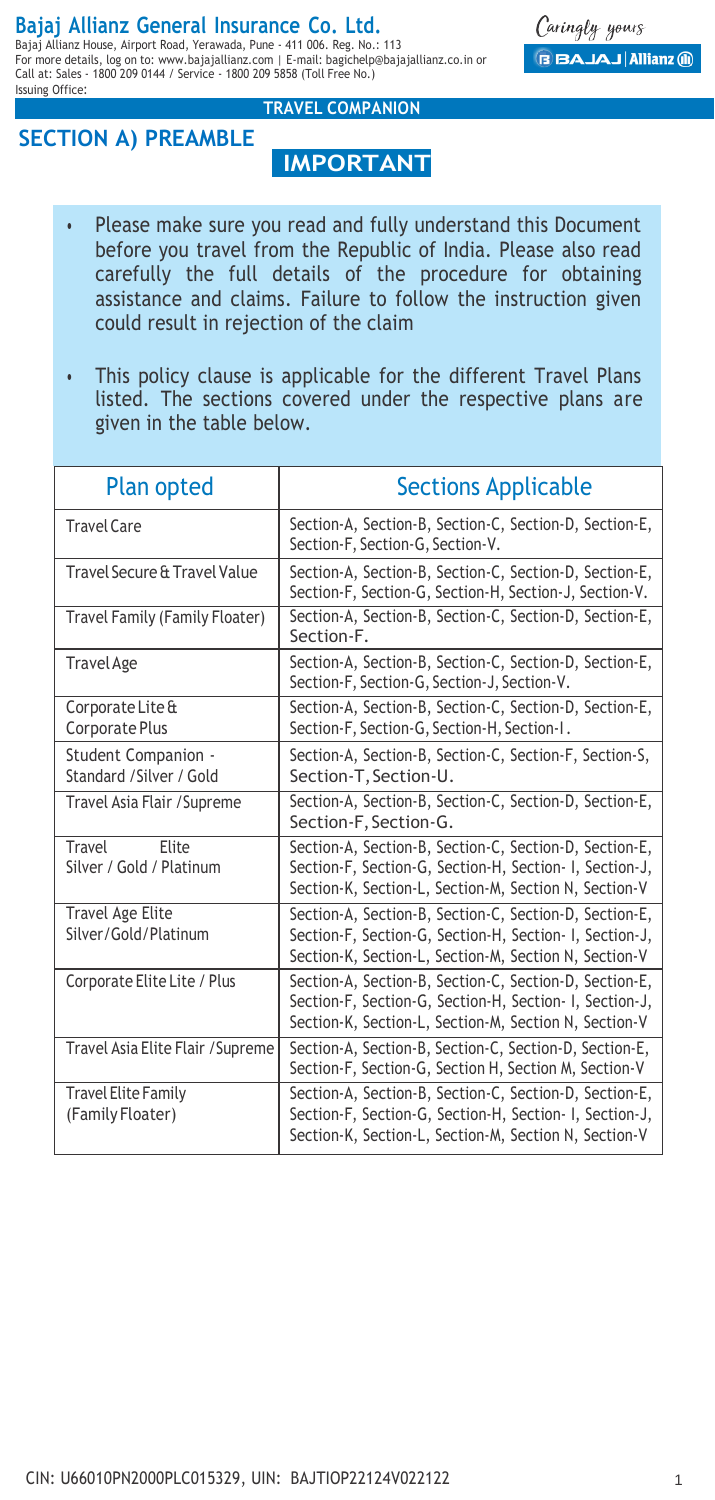## **Bajaj Allianz General Insurance Co. Ltd.**

Bajaj Allianz House, Airport Road, Yerawada, Pune - 411 006. Reg. No.: 113 For more details, log on to: www.bajajallianz.com | E-mail: bagichelp@bajajallianz.co.in or Call at: Sales - 1800 209 0144 / Service - 1800 209 5858 (Toll Free No.) Issuing Office: **TRAVEL COMPANION**

Caringly yours **BAJAJ Allianz (ii)** 

| Plan opted                                                       | <b>Sections Applicable</b>                                                                                                                                                                                                 |
|------------------------------------------------------------------|----------------------------------------------------------------------------------------------------------------------------------------------------------------------------------------------------------------------------|
| <b>Student Elite</b><br>Standard/Silver/Gold                     | Section-A, Section-B, Section-C, Section-F, Section M,<br>Section-P Section-S, Section-T, Section-U,                                                                                                                       |
| Travel Insure Silver / Gold                                      | Section-A, Section-B, Section-C, Section-D, Section-E,<br>Section-F, Section-G, Section-H, Section- I, Section-J,<br>Section-K, Section-L, Section-M, Section N, Section-V                                                 |
| <b>Travel Insure Super Platinum</b>                              | Section-A, Section-B, Section-C, Section-D, Section-E,<br>Section-F, Section-G, Section-H, Section- I,, Section-J,<br>Section-K, Section-L, Section-M, Section N, Section O,<br>Section P, Section Q, Section R, Section-V |
| Travel<br>Age<br>Insure<br>Silver / Gold / Super Platinum        | Section-A, Section-B, Section-C, Section-D, Section-E,<br>Section-F, Section-G, Section-H, Section- I, Section-J,<br>Section-K, Section-L, Section-M, Section N, Section-V                                                 |
| Corporate Insure Lite / Plus                                     | Section-A, Section-B, Section-C, Section-D, Section-E,<br>Section-F, Section-G, Section-H, Section- I, Section-J,<br>Section-K, Section-L, Section-M, Section N, Section-V                                                 |
| Travel Asia Insure<br>Flair / Supreme                            | Section-A, Section-B, Section-C, Section-D, Section-E,<br>Section-F, Section-G, Section H, Section M, Section-V                                                                                                            |
| <b>Travel Insure Family</b><br>(Family Floater)                  | Section-A, Section-B, Section-C, Section-D, Section-E,<br>Section-F, Section-G, Section-H, Section- I, Section-J,<br>Section-K, Section-L, Section-M, Section N, Section-V                                                 |
| Student Insure<br>Standard/Silver/Gold                           | Section-A, Section-B, Section-C, Section-F, Section M,<br>Section-P Section-S, Section-T, Section-U,                                                                                                                       |
| <b>Travel Scholars Guide</b>                                     | Section-A, Section-C, Section E, Section-F, Section M,<br>Section-P Section-S, Section-T, Section-U,                                                                                                                       |
| <b>Travel Brilliant Minds</b>                                    | Section-A, Section B, Section-C, Section E, Section-F,<br>Section M, Section -P Section-S, Section-T, Section-U,                                                                                                           |
| <b>Travel Super Age Elite</b>                                    | Section A, Section B, Section C, Section D, Section E,<br>Section F, Section G, Section H, Section I, Section J,<br>Section K, Section L, Section M, Section N, Section V                                                  |
| Travel Corporate Age Lite /<br><b>Travel Corporate Age Elite</b> | Section A, Section B, Section C, Section D, Section E,<br>Section F, Section G, Section H, Section I                                                                                                                       |
| <b>Travel Times Elite</b>                                        | Section A, Section B, Section C, Section D, Section E,<br>Section F, Section G, Section H, Section I, Section J,<br>Section K, Section L, Section M, Section N, Section V                                                  |
| <b>Travel Age Plus</b>                                           | Section A, Section B, Section C, Section D, Section E,<br>Section F, Section G, Section H, Section I, Section J,<br>Section K, Section L, Section M, Section N, Section V                                                  |

Whereas the insured has made to Bajaj Allianz General Insurance Company Ltd. (hereinafter called the "Company"), a proposal which is hereby agreed to be the basis of this policy and has paid the premium specified in the schedule, now the company agrees, subject always to the following terms, conditions, exclusions, and limitations, to indemnify the Insured in excess of the amount of the deductible and subject always to the sum assured against such loss as is herein provided.

## **SECTION B) DEFINITION- STANDARD DEFINITION**

The following words or terms shall have the meaning ascribed to them wherever they appear in this Policy, and references to the singular or tothe masculine shall include references to the plural and to the female wherever the context so permits:

1. Accident- An accident means sudden, unforeseen and involuntary event caused by external, visible and violent means.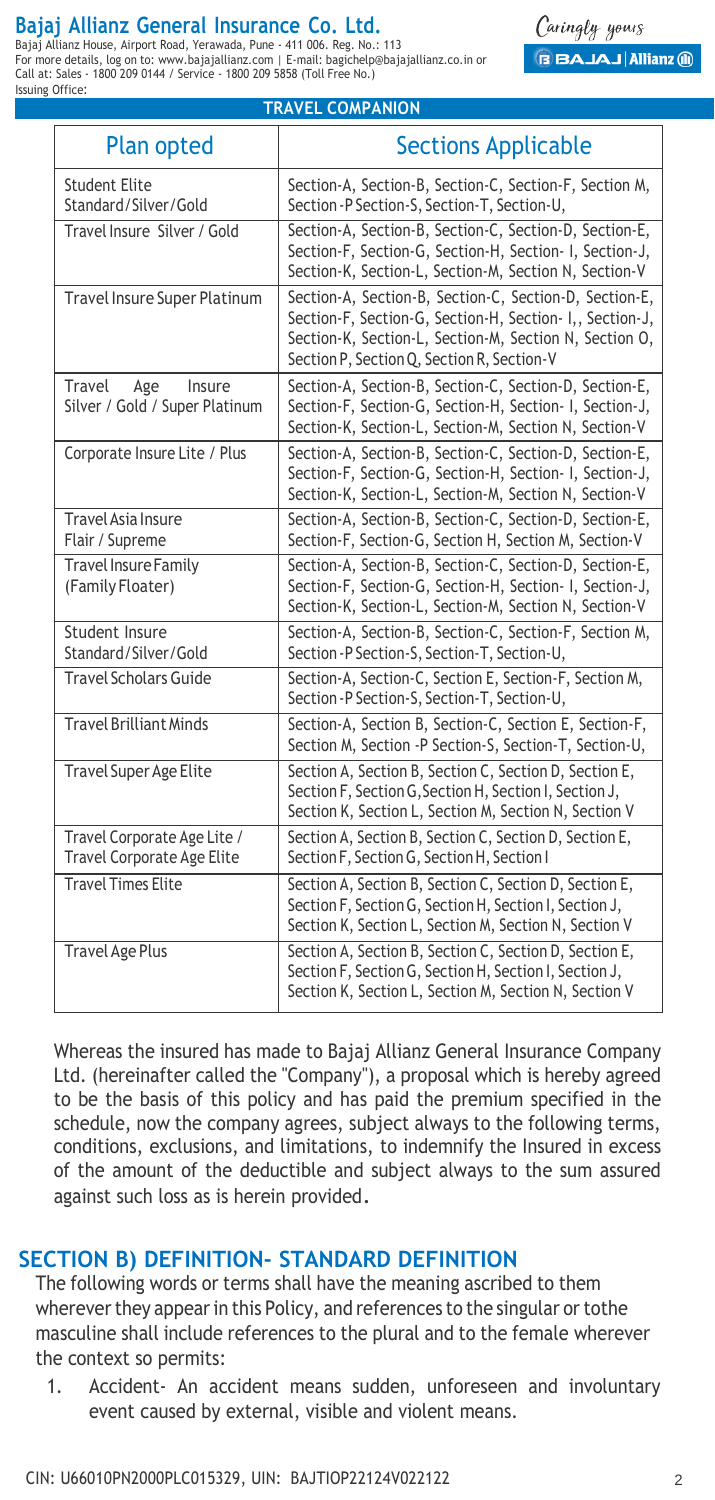- 2. Any One Illness: Any one illness means continuous period of illness and it includes relapse within 45 days from the date of last consultation with the Hospital/ Nursing home where treatment may have been taken.
- 3. "Cashless Facility" Cashless Facility means a facility extended by the insurer to the insured where the payments, of the costs of treatment undergone by the insured in accordance with the policy terms and conditions, are directly made to the network provider by the insurer to the extend pre authorization approved.
- 4. Condition Precedent- Condition Precedent shall mean a policy term or condition upon which the Insurer's liability under the policy is conditional upon.
- 5. Congenital Anomaly- Congenital Anomaly refers to a condition(s) which is present since birth, and which is abnormal with reference to form, structure or position .
	- a. Internal Congenital Anomaly- Congenital Anomaly which is not visible and accessible parts of the body.
	- b. External Congenital Anomaly- Congenital Anomaly which is in the visible and accessible parts of the body.
- 6. Co-Payment- A co-payment is a cost-sharing requirement under a health insurance policy that provides that the policyholder/insured will bear a specified percentage of the admissible claim amount. A copayment does not reduce the Sum Insured.
- 7. Day care centre- A day care centre means any institution established for day care treatment of illness and / or injuries or a medical set -u p within a hospital and which has been registered with the local authorities, wherever applicable, and is under the supervision of a registered and qualified medical practitioner AND must comply with all minimum criteria as under:-
	- Has qualified nursing staff under its employment
	- has qualified medical practitioner (s) in charge
	- has a fully equipped operation theatre of its own where surgical procedures are carried out
	- maintains daily records of patients and will make these accessible to the Insurance company's authorized personnel.
- 8. Day Care Treatment- Day care treatment refers to medical treatment, and/or surgical procedure which is:
	- i. undertaken under General or Local Anesthesia in a hospital/day care centre in less than 24 hrs because of technological advancement, and
	- ii. Which would have otherwise required a hospitalization of more than 24 hours Treatment normally taken on an out- patient basis is not included in the scope of this definition.
- 9. Deductible" Deductible is a cost-sharing requirement under a health insurance policy that provides that the insurer will not be liable for a specified rupee amount in case of indemnity policies and for a specified number of days/hours in case of Hospital Cash Daily Allowance policies which will apply before any benefits are payable by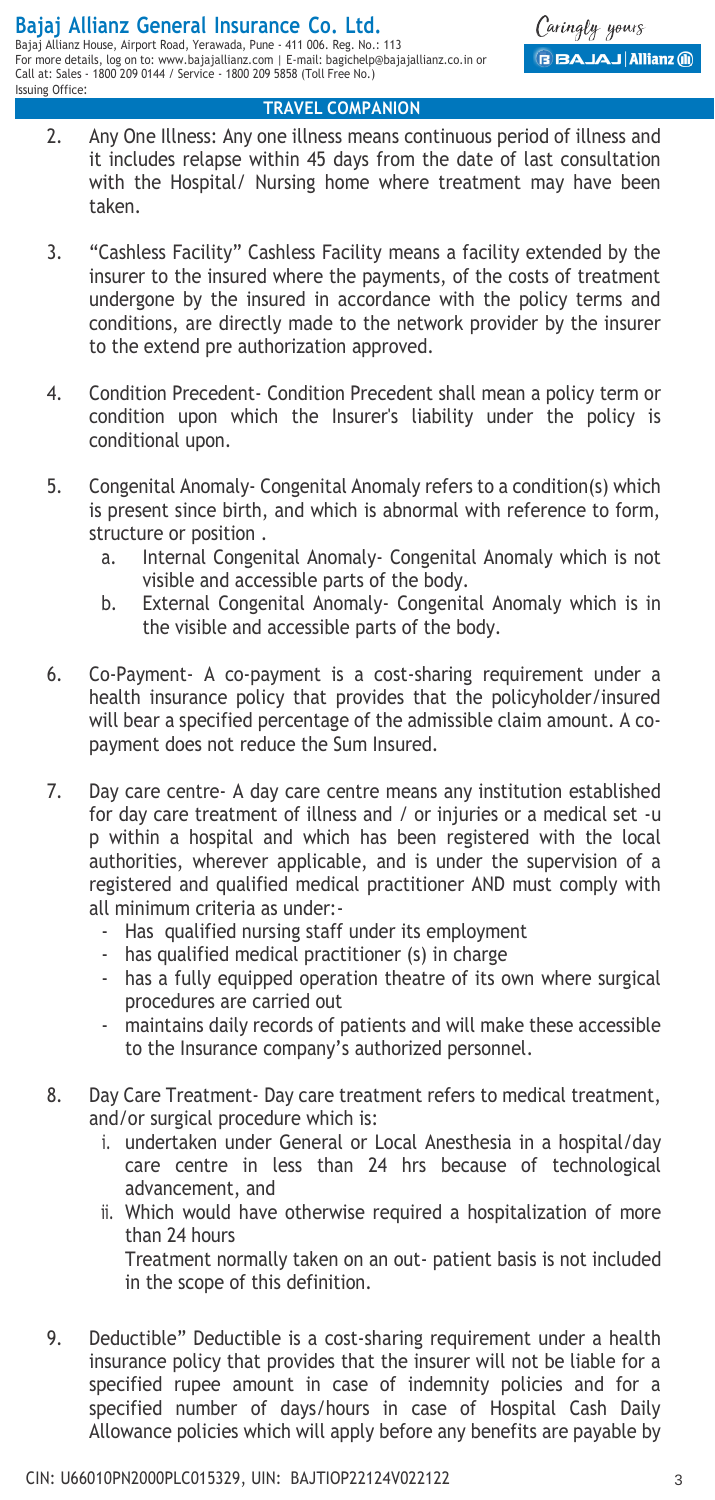the insurer. A deductible does not reduce the Sum Insured.

- 10. Dental Treatment- Dental treatment means a treatment related to teeth or structures supporting teeth including examinations, fillings (where appropriate), crowns, extractions and surgery.
- 11. Disclosure to Information Norm- The policy shall be void and all premium paid hereon shall be forfeited to the Company, in the event of misrepresentation, mis- description or non disclosure of any material fact.
- 12. Emergency Care- Emergency care means management for a severe illness or injury which results in symptoms which occur suddenly and unexpectedly, and requires immediate care by a medical practitioner to prevent death or serious long term impairment of the insured person's health.
- 13. "Hospitalization" Hospitalization means admission in a Hospital for a minimum period of 24 hours In Patient Care consecutive hours except for specified procedures/ treatments, where such admission could be for a period of less than 24 consecutive hours.
- 14. Illness- Illness means sickness or a disease or pathological condition leading to the impairment of normal physiological function which manifests itself during the policy period and requires medical treatment.
	- a. Acute Condition Acute condition is a disease, illness or injury that is likely to respond quickly to treatment which aims to return the person to his or her state of health immediately before suffering the disease/ illness/ injury which leads to full recovery
	- b. Chronic Condition A chronic condition is defined as a disease, illness, or injury that has one or more of the following characteristics:
		- 1. it needs ongoing or long-term monitoring through consultations, examinations, check-ups, and /or tests
		- 2. it needs ongoing or long-term control or relief of symptoms
		- 3. it requires rehabilitation for the patient or for the patient to be specially trained to cope with it
		- 4. it continues indefinitely
		- 5. it recurs or is likely to recur
- 15. Injury/ Bodily Injury- Injury means accidental physical bodily harm excluding illness or disease solely and directly caused by external, violent and visible and evident means which is verified and certified by a Medical Practitioner.
- 16. Inpatient Care" Inpatient care means treatment for which the insured person has to stay in a hospital for more than 24 hours for a covered event.
- 17. Intensive Care Unit- Intensive care unit means an identified section, ward or wing o f a hospital which is under the constant supervision of a dedicated medical practitioner(s), and which is specially equipped for the continuous monitoring and treatment of patients who are in a critical condition, or require life support facilities and where thelevel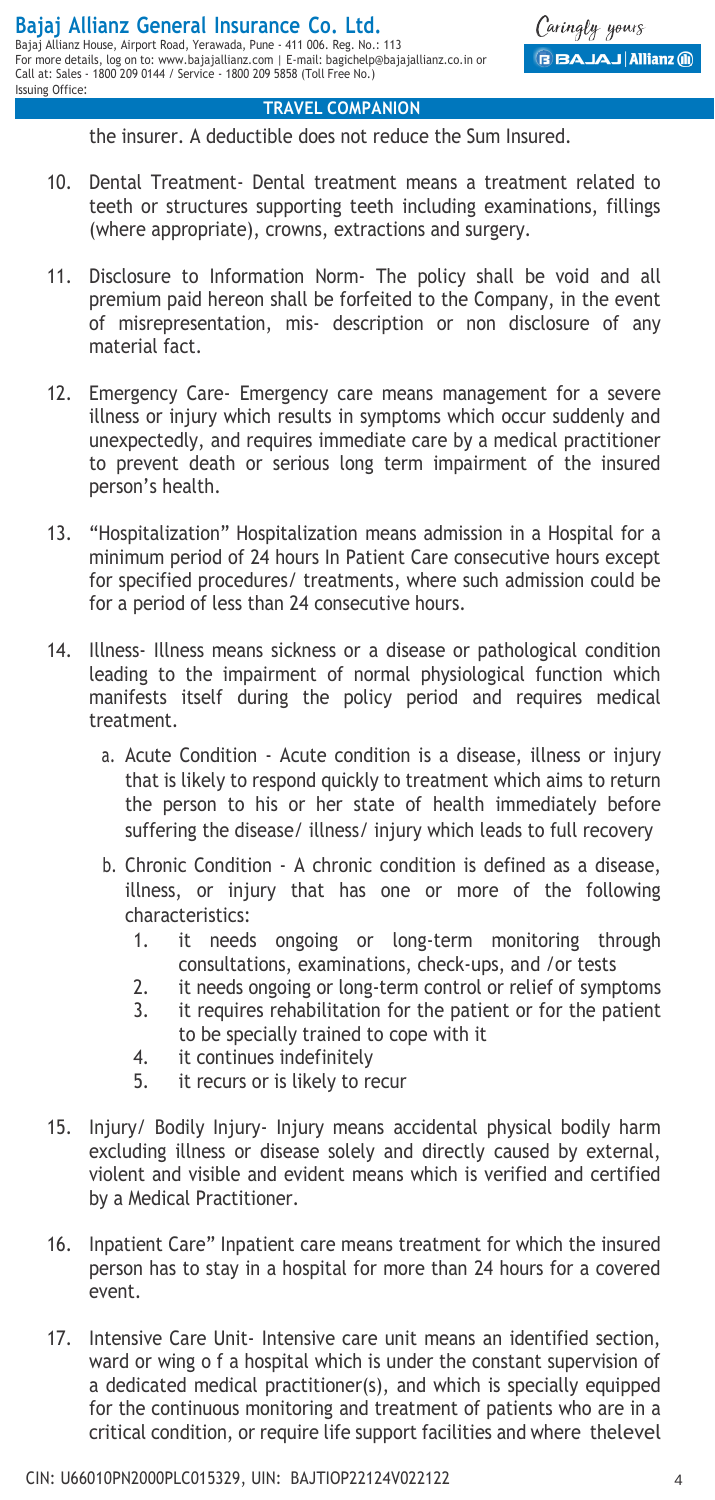Issuing Office:

#### **TRAVEL COMPANION**

of care and supervision is considerably more sophisticated and intensive than in the ordinary and other wards.

- 18. Hospital- A hospital means any institution established for in- patient care and day care treatment of illness and/or injuries and which has been registered as a hospital with the local authorities under the Clinical Establishments (Registration and Regulation) Act, 2010 or under the enactments specified under the Schedule of Section 56(1) of the said Act OR complies with all minimum criteria as under:
	- a. has qualified nursing staff under its employment round the clock;
	- b. has at least 10 in-patient beds in towns having a population of less than 10,00,000 and at least 15 in-patient beds in all other places;
	- c. has qualified medical practitioner(s) in charge round the clock;
	- d. has a fully equipped operation theatre of its own where surgical procedures are carried out;
	- e. Maintains daily records of patients and makes these accessible to the insurance company's authorized personnel.
- 19. "Maternity Expense" means;
	- a. medical treatment expenses traceable to childbirth (including complicated deliveries and caesarean sections incurred during hospitalization);
	- b.expenses towards lawful medical termination of pregnancy during the policy period.
- 20. "Medical Advisors" means any consultation or advice from a Medical Practitioner including the issuance of any prescription or follow-up prescription.
- 21. Medical Expenses means those expenses that an Insured Person has necessarily and actually incurred for medical treatment on account of Illness or Accident on the advice of a medical Practitioner, as long as these are no more than would have been payable if the Insured had not been insured and no more than other hospitals or doctors in the same locality would have charged for the same medical treatment.
- 22. Medically Necessary Treatment Medically necessary treatment is defined as any treatment, tests, medications, or stay in hospital or part of a stay in hospital which
	- i. is required for the medical management of the illness or injury suffered by the insured;
	- ii. must not exceed the level of care necessary to provide safe, adequate and appropriate medical care in scope, duration, or intensity;
	- iii. must have been prescribed by a medical practitioner,
	- iv. Must conform to the professional standards widely accepted in international medical practice or by the medical community in India.
- 23. Notification of Claim- Notification of claim means the process of intimating a claim to the insurer or TPA through any of the recognized modes of communication.
- 24. "OPD Treatment" means the one in which the Insured visits a clinic/ hospital or associated facility like a consultation room for diagnosis and treatment based on the advice of a Medical Practitioner. The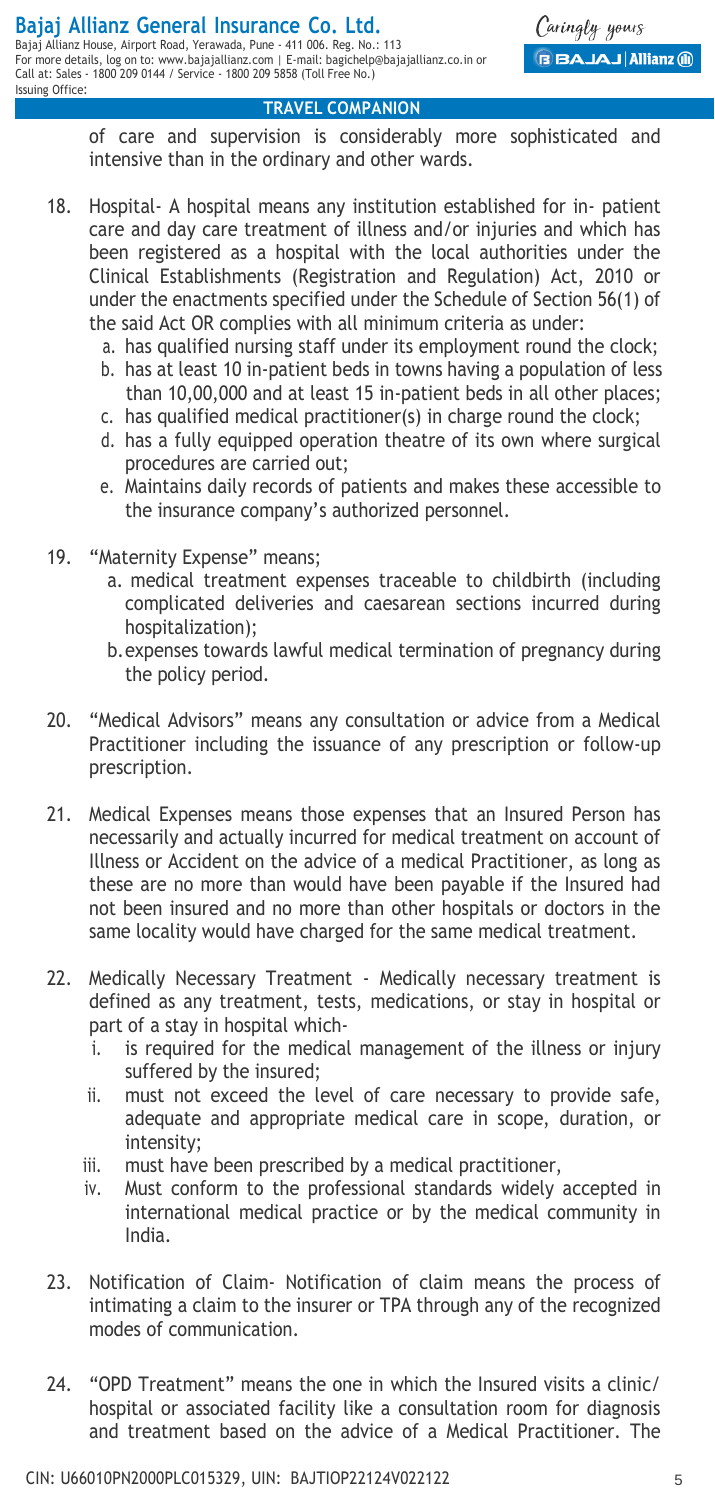Insured is not admitted as a Day care or in patient.

- 25. Pre existing ailment or disease- Means any injury, ailment, condition or related condition/symptom,
	- i. For which treatment, or medication, or advise, or diagnosis, has been sought or received by Insured Person prior to the commencement of the Cover Period under Certificate of Insurance, or
	- ii. Which originated or was known to exist by the Insured Person prior to the commencement of the Cover Period under Certificate of Insurance whether or not treatment, or medication, or advice, or diagnosis was sought or received.
- 26. Reasonable Charges-Reasonable Charges means the charges for service or supplies, which are the standard charges for the specific provider and consistent with the prevailing charges in the geographical area for identical or similar services, taking into account the nature of illness/ injury involved.
- 27. Room Rent- Room Rent shall mean amount charged by a hospital for the deductibles occupying of a bed and associated medical expenses.
- 28. Surgery- Surgery or Surgical Procedure means manual and / or operative procedure (s) required for treatment of an illness or injury, correction of deformities and defects, diagnosis, and cure of diseases, relief of suffering or prolongation of life, performed in a hospital or day care centre by a medical practitioner.
- 29. Unproven/ Experimental treatment- Unproven/ Experimental treatment is treatment, including drug experimental therapy, which is based on established medical practice in India, is treatment experimental or unproven.

## **SECTION B) DEFINTION- SPECIFIC DEFINITION**

- 1. Alternative treatments- Alternative treatments are forms of treatments other than treatment "Allopathy" or "modem medicine" and includes Ayurveda, Unani, Sidha and Homeopathy in the Indian context.
- 2. "Airline" means a public airline that holds a proper license for the jurisdiction in which it operates and that operates scheduled flights for passengers and cargo
- 3. "Checked Baggage" means the baggage offered by the Insured and accepted by an Airline for international transportation in the same aircraft as the Insured and for which the airline has provided a baggage receipt, and the contents of the baggage checked in by the Insured so long as such contents do not violate any Airline policy or rule restricting the nature of items that may be carried on board its aircraft.
- 4. "Claim" means a Claim under an operative part of this Policy in respect of an insured event that has taken place or is likely to take place. All Claims resulting from one and the same event or circumstance shall jointly constitute one Claim under this Policy and as having been made at the time when the first Claim was made in writing and the Deductible shall be applicable to each section independently.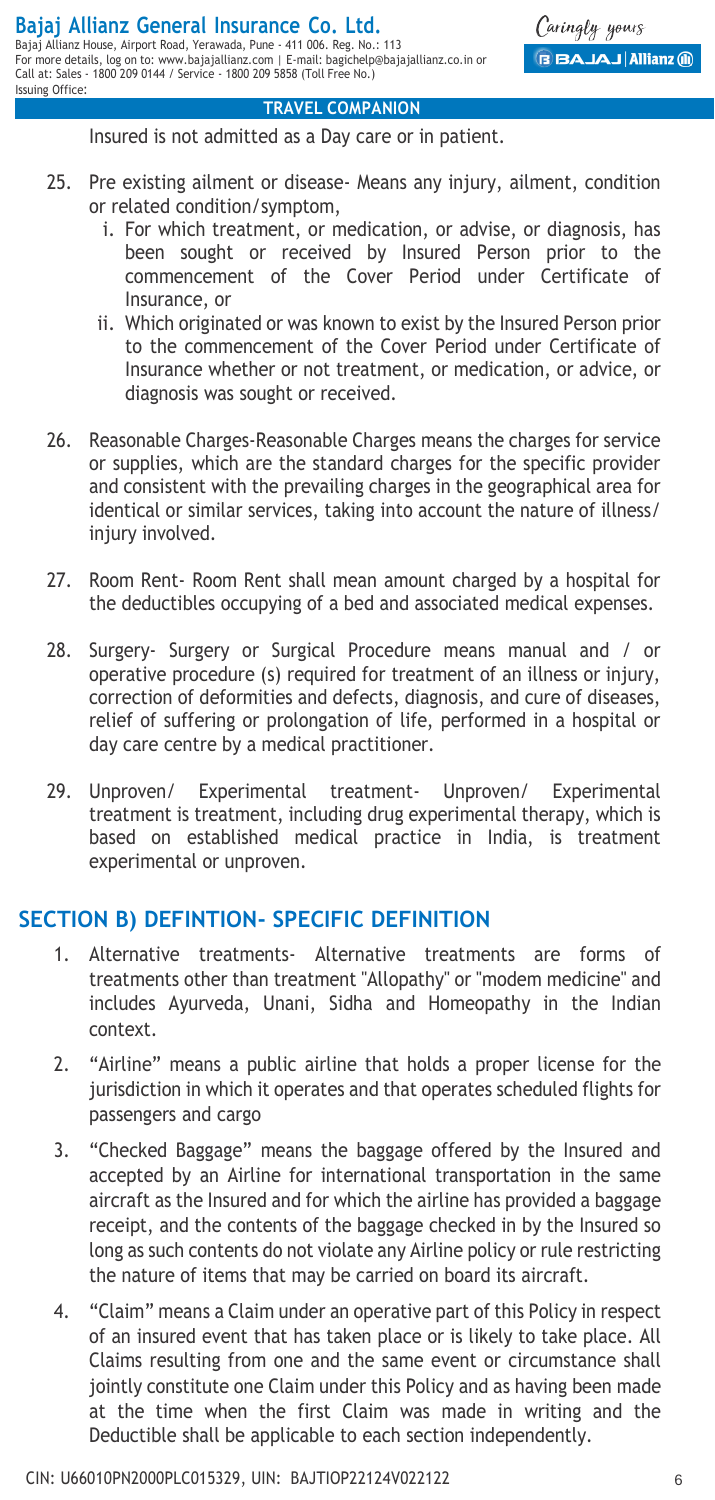- 5. Common Carrier- Common Carrier means a person engaged in the business of collecting, storing, forwarding, or distributing goods, to be carried by goods carriage under a goods receipt or transporting for hire of goods from place to place by motorized transport, by road, water, air, for all persons indiscriminatingly in each case operated under a valid license issued by a concerned Government Authority, for transportation of passengers for hire.
- 6. "Damages" means monetary sums payable pursuant to judgements or awards but shall not include fines, penalties, punitive damages, exemplary damages, any non-pecuniary relief, or any other amount for which an Insured is not financially liable, or which is without legal recourse to the Insured, or any matter that may be deemed to be uninsurable under Indian Law.
- 7. Daily Allowance: Means the amount and period specified in the Schedule.
- 8. Disease" means an affliction of the bodily organs having a defined and recognised pattern of symptoms that first manifests itself during the Policy Period and for which immediate treatment by a Physician is necessary.
- 9. "Insurance Company / Claims Administrator" means the person or organization named in the Schedule.
- 10. "Insured" means the person named in the Schedule.
- 11. "Insured Journey" means a single journey during the Policy Period to a destination outside of India, which is undertaken (departure and arrival) during the Policy Period.
- 12. Family" means the Insured's spouse and children.
- 13. Limit of Indemnity-Limit of Indemnity represents Our maximum liability to make payment for each and every claim per person and collectively for all persons mentioned in the Schedule during the policy period and in the aggregate for the person(s) named in the schedule during the policy period, and means the amount stated in the Schedule against each Cover and subject to the limits specified.
- 14. Loss of Eye" means the total and irrecoverable loss of sight from either or both eyes.
- 15. "Loss of Limb" means the loss of one or both hands or one or both feet by permanent physical severance at or above the wrist or ankle, and includes the total and permanent loss of use of either or both hands or either or both feet.
- 16. "Medical Evacuation" means the removal of the Insured from abroad to a hospital within India where necessary medical care can be accorded to him, including medical care required en route.
- 17. A Physician is a person who holds a valid registration from the medical council of any state of India and is thereby entitled to practice medicine within its jurisdiction; and is acting within the scope and jurisdiction of his license. "Physician" shall not include any member of the Insured's family.

Chiropractitioner stands excluded from the scope of the policy.

CIN: U66010PN2000PLC015329, UIN: BAJTIOP22124V022122 7 18. Policy" means the proposal, the Schedule, the Policy documents and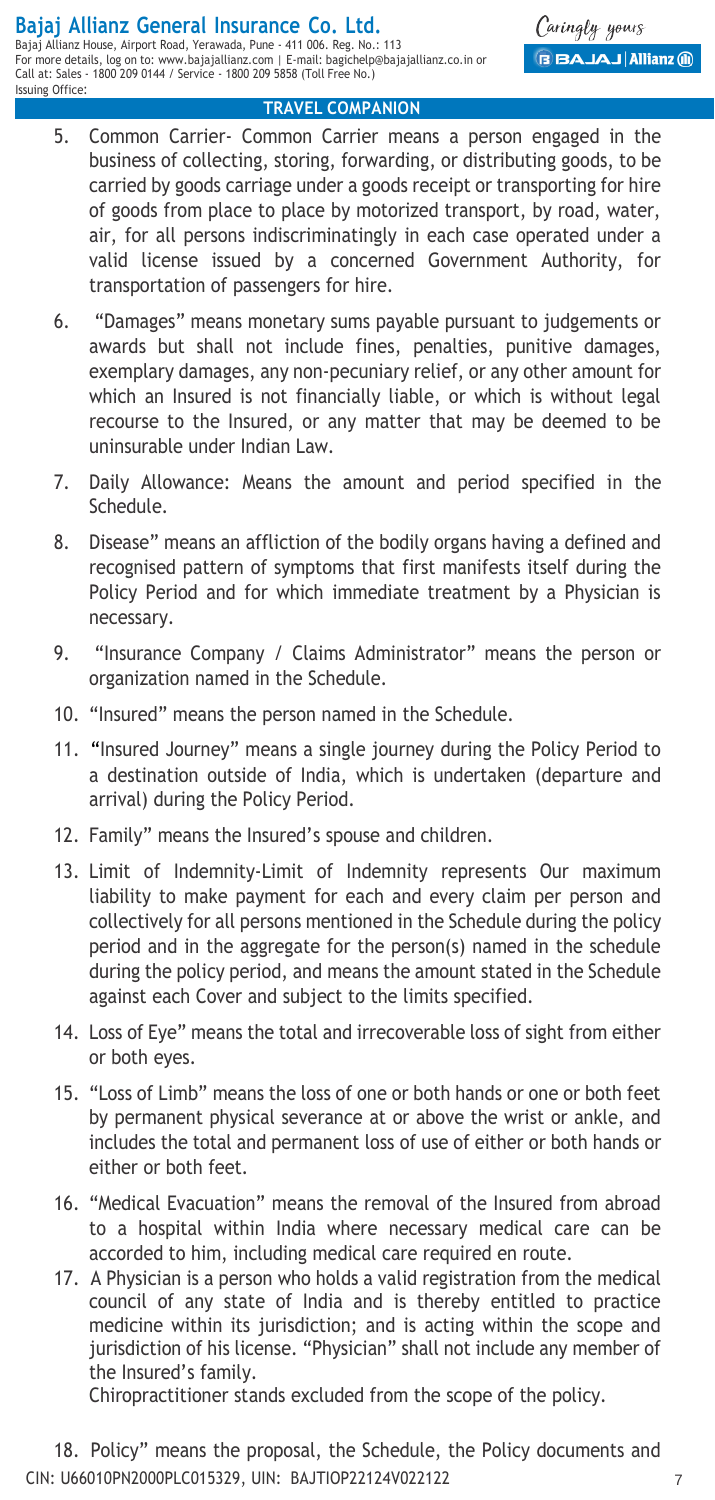any endorsements attaching to or forming part hereof either on the commencement date or during the Policy Period.

- 19. "Policy Period" means the period between:
	- a. The commencement date specified in the Schedule, being the date upon which the Insured first boards the mode of transportation by which it is intended that he shall finally leave India for the Insured Journey or the actual date upon which the Insured boards as aforesaid so long as that is within 14 days of the commencement date as specified in the Schedule, and
	- b. The expiry date specified in the Schedule (provided that this Policy shall automatically be extended for a period of 7 days if the completion of the Insured Journey is delayed solely because of a failure of public transportation or other services upon which the Insured was reliant) or the date upon which the Insured returns to India, whichever is earlier.
- 20. "Property Damage" means actual physical damage to tangible material property belonging to a third party.
- 21. "Schedule" means the schedule, and any annexure to it, attached to and forming part of this Policy.
- 22. Sickness" means a condition or an ailment affecting the general soundness and health of the Insured's body that first manifests itself during the Policy Period and for which immediate treatment by a Physician is necessary.
- 23. Suicide- "Sui" means "self" and "cide" means "killing", thus implying an act of self-killing. In short, a person committing suicide must commit it by himself, irrespective of the means employed by him in achieving his object of killing himself.
- 24. "Sum Assured" means the amount stated in the Schedule against each relevant Section, which shall be the Company's maximum liability under this Policy (regardless of the number of the amount of Claims made) for any one Claim and in the aggregate for all Claims under such Section.
- 25. "Theft" means whoever intending to take dishonestly any moveable property out of the possession of the Insured without Insured's consent , moves that property in order to such taking with the intention to permanently deprive the Insured of that property is said to commit theft.
- 26. Valuables" means:
	- a. Electronic and electrical equipment including, but not limited to, photographic equipment, Audio equipment, video and/or televisual equipment, computers and/or organizers;
	- b. Binoculars, spectacles, sunglasses, or the like;
	- c. watches or jewellery or precious stones or models or coins or curios, sculptures, manuscripts, stamps, collections of stamps, rare books, medals, moulds, designs or any other collectibles;

CIN: U66010PN2000PLC015329, UIN: BAJTIOP22124V022122 8 d. Gold or silver or any precious metals or articles made from any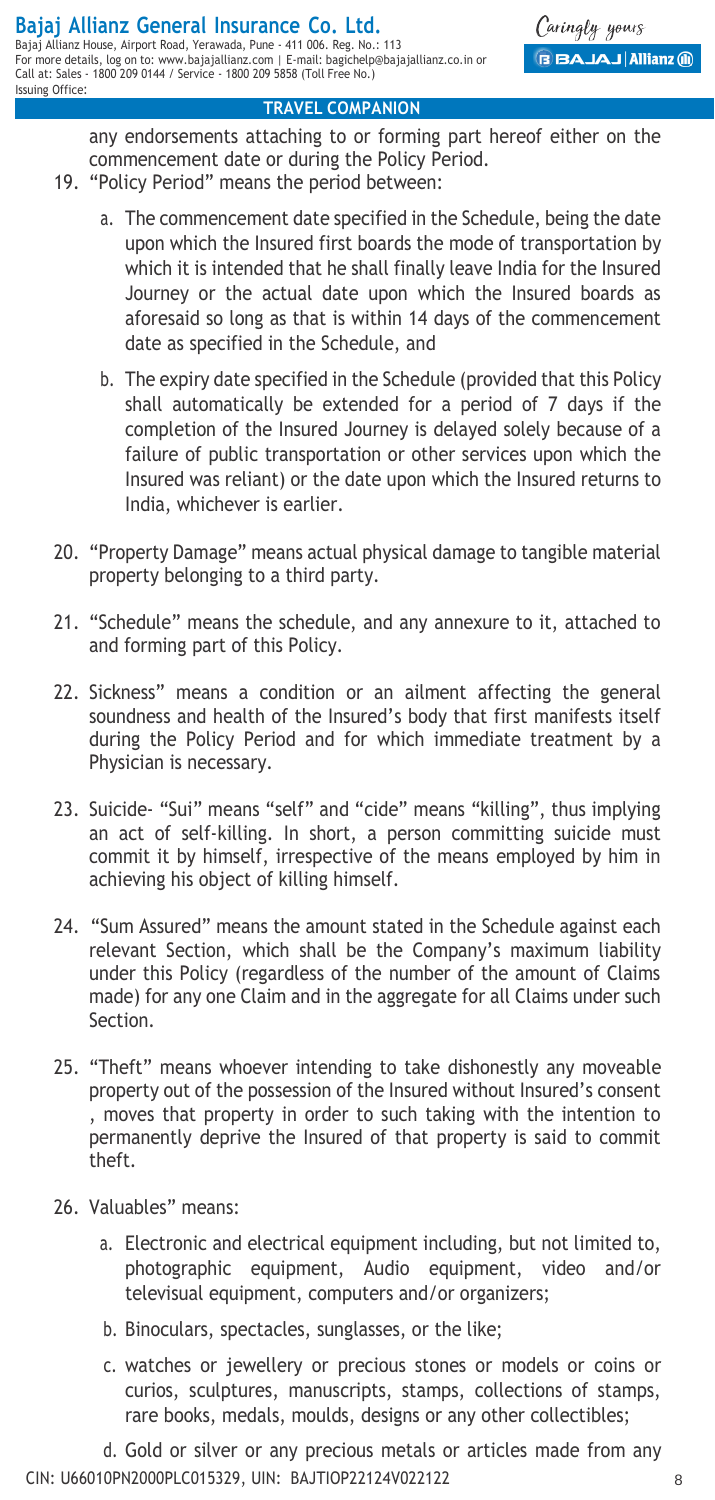precious metals; deeds, ATM Cards, credit cards, charge cards, bonds, bills of exchange, bank treasury or promissory notes, cheques, money, securities or any other negotiable instrument.

- 27. You, Your, Yourself/ Your Family named in the schedule means the person or persons that We insure as set out in the Schedule.
- 28. We, Our, Ours means the Bajaj Allianz General Insurance Company Limited.
- 29. "Usual and Customary Level" means medical charges that:
	- i. Do not exceed the usual levy of charges for similar treatment or allied services, in the locality where such treatment or allied services have been obtained; and
	- ii. Do not include charges that would not have been made if no insurance existed.
- 30. Permanent Total Disablement: Means Loss of the physical ability through an accidental injury resulting in to the following:
	- i. loss of the sight of both eyes
	- ii. physical separation of or the loss of ability to use both hands or both feet
	- iii. physical separation of or the loss of ability to use one hand and one foot
	- iv. loss of sight of one eye and the physical separation of or the loss of ability to use either one hand or one foot

Such Disability shall be calculated on basis of Disability Certificate from Civil Surgeon of Government Hospital stating the continuous and permanent disability with disability percentage.

- 31. "Pre Natal" Prenatal period (also known as antenatal care) refers to the regular medical and nursing care recommended for women during pregnancy
- 32. "Post Natal" Post natal period is the period beginning immediately after the birth of a child and extending for about six weeks

## **SECTION C) COVERAGE**

## **1. SECTION A: PERSONAL ACCIDENT**

- 1. The Company will pay the Section A Sum Assured specified in the Schedule if the Insured sustains Accidental Bodily Injury during the course of the Insured Journey and such Bodily Injury is within 12 months of the date upon which it was sustained the sole and direct cause of the
	- 1.1.1 Insured's death,
	- 1.1.2 Permanent Total Disablement,
	- 1.1.3 Total and irrecoverable loss of both eyes or two limbs or of one eye and one limb.
- 2. Provided always that the policy will not pay under more than one of the foregoing sub clauses in respect of the same accident and in excess of the amount stated in the schedule.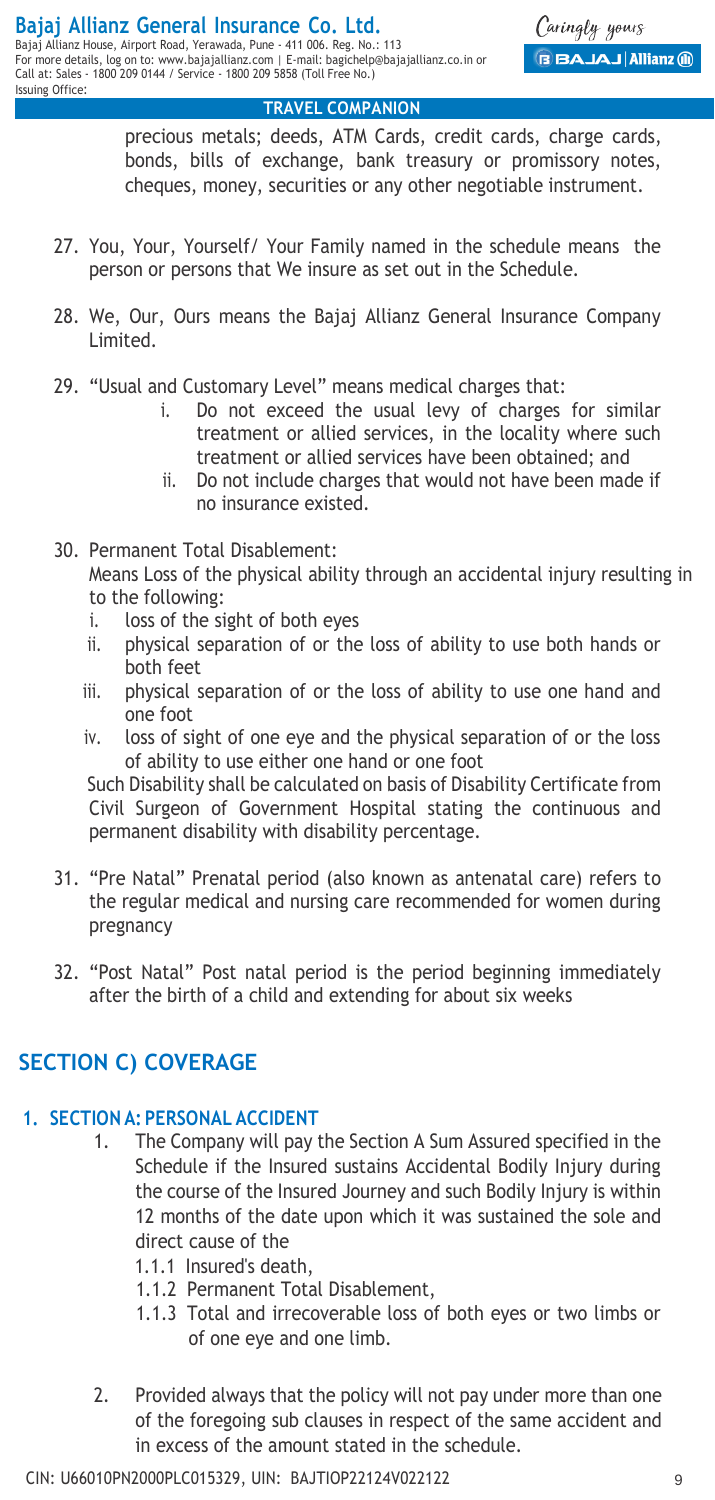Caringly yours **BAJAJ Allianz (ii)** 

## 3. The company will be liable to pay 50% of the Sum assured stated in the schedule in respect of the death of the insured person if the insured person's age is under 18 years; to be calculated at the time of effecting this insurance.

**TRAVEL COMPANION**

## **2. SECTION B: MEDICAL EXPENSES & MEDICAL EVACUATION & REPATRIATION**

- 1. The Company will indemnify the Insured up to the Section B Sum Assured specified in the Schedule in respect of:
	- 2.1.1 The Medical and related expenses incurred by the Insured for medical treatment outside India. The expenses covered would include physician services, hospital and medical services and local emergency medical transportation. Dental Services for immediate relief of dental pain are covered upto the amount specified in the schedule. However dental care rendered necessary as a result of a covered accident shall be subject to the limit of cover as stated in the policy.
	- 2.1.2 Medical Evacuation to a hospital in the Republic Of India required as a result of Accidental Bodily Injury and/or Sickness and/or Disease occurring or having first manifested itself during an Insured Journey. The Medical Evacuation will have to be pre-approved by the Insurance Company / Claims Administrator of the Insurance Company.
	- 2.1.3 The Cost of repatriating the Insured's remains to India, or up to an equivalent amount for the burial or cremation of the Insured in the country where the death occurred in the event of the Insured's death outside of India as a result of Accidental Bodily Injury and/or Sickness and/or Disease occurring or having first manifested itself during an Insured Journey. These expenses should be pre-approved by the Insurance Company / Claims Administrator prior to the remains being prepared for transportation to the Republic of India or for local burial or cremation.
	- 2.1.4 In case of Medical Evacuation to hospital in India as per 2.1.2 above and if approved by the Insurance Company / Claims Administrator, and subject to the Section B Sum Assured remaining (if any), the Company will also indemnify the Insured in respect of the Medical Expenses incurred by him within India to continue medical treatment commenced by the Insured outside of India, as a result of the Insured first having sustained Accidental Bodily Injury and/or Sickness and/or Disease during the course of the Insured Journey. The Company's liability to make payment hereunder shall be limited to a period of 90 days from and including the date upon which the aforesaid Accidental Bodily Injury and/or Sickness and/or Disease occurred or first manifested itself, and to Medical Expenses at the Usual and Customary Level.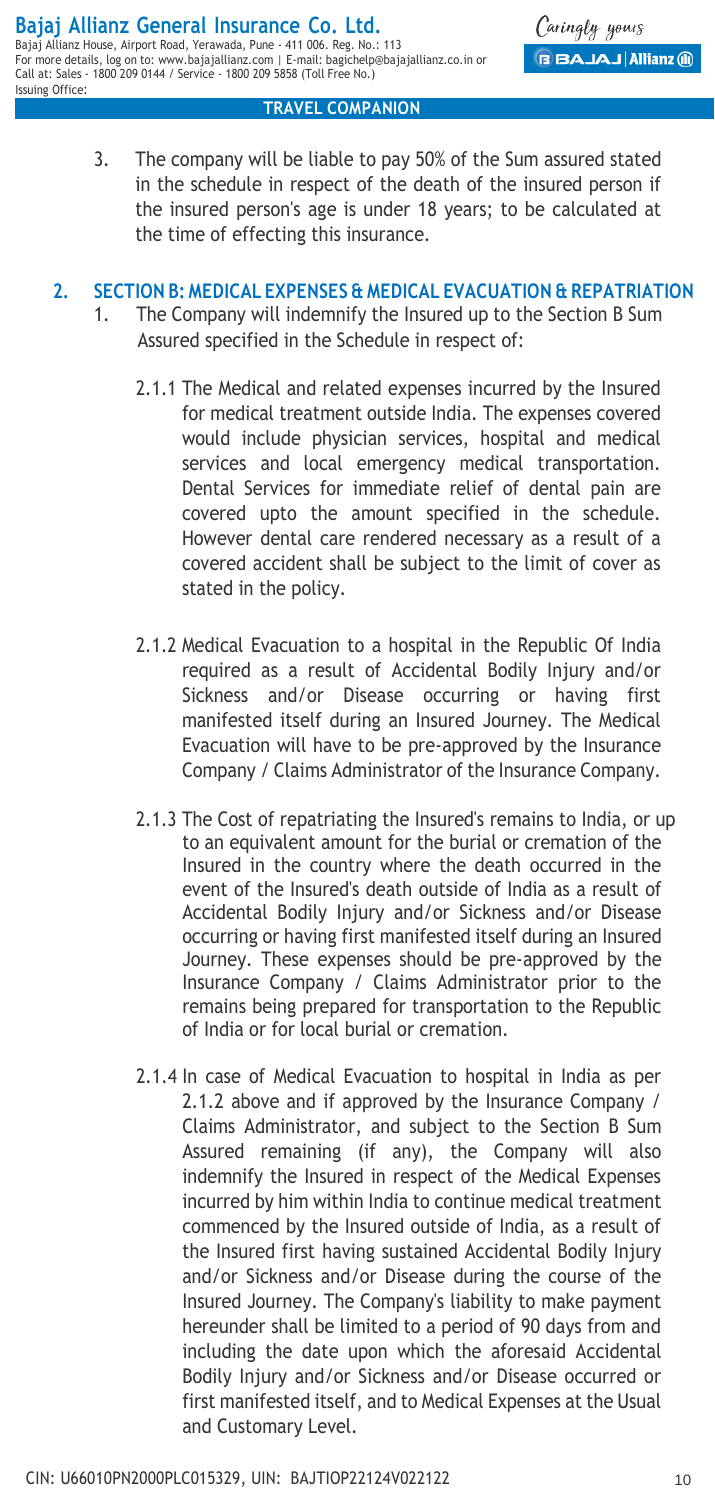Caringly yours **BAJAJ Allianz** (ii)

#### **TRAVEL COMPANION**

- 2.1.5 The Mental Illness as specified in Annexure III will be covered as per below Sub-limits within the medical expenses section
	- i. In Patient Hospitalization Treatment (IPD) will be covered upto 1% of sum insured upto maximum 2000 USD per policy period
- ii. Out Patient Treatment (OPD) will be covered upto 100 USD per visit including consultations, investigations and pharmacy. Maximum 3 sessions will be allowed per policy period
- iii. Overall medical expenses limit for Mental Illness including In Patient Hospitalization Treatment and Out Patient Treatment shall not exceed 1% of SI upto maximum 2000 USD whichever is lower per policy period
- 2.1.6 The deductible applicable as per the schedule of the policy would be applicable in respect of each and every claim made under the policy and the company's liability in all claims put together under Section B would be restricted to the Section B Sum Assured as per the schedule of the policy during the policy period.

| <b>Coverages</b> | <b>Travel Age Companion</b> |  |
|------------------|-----------------------------|--|
| Any One Illness  | 12,500                      |  |
| Any One Accident | 25,000                      |  |

|                                       | <b>Travel Age Elite</b> |  |                             | <b>Travel</b><br><b>Super</b><br>Age<br>Elite* | Deduct-<br>ible |
|---------------------------------------|-------------------------|--|-----------------------------|------------------------------------------------|-----------------|
| Coverages                             |                         |  | Silver Gold Platinum nsured | <b>Sum</b>                                     |                 |
| <b>Any One Illness</b>                |                         |  | 12,500 15,000 17,500        | Please<br>refer                                | <b>NIL</b>      |
| Any One Accident 25,000 30,000 35,000 |                         |  |                             | flow<br>chart                                  | <b>NIL</b>      |

\*With/ Without medical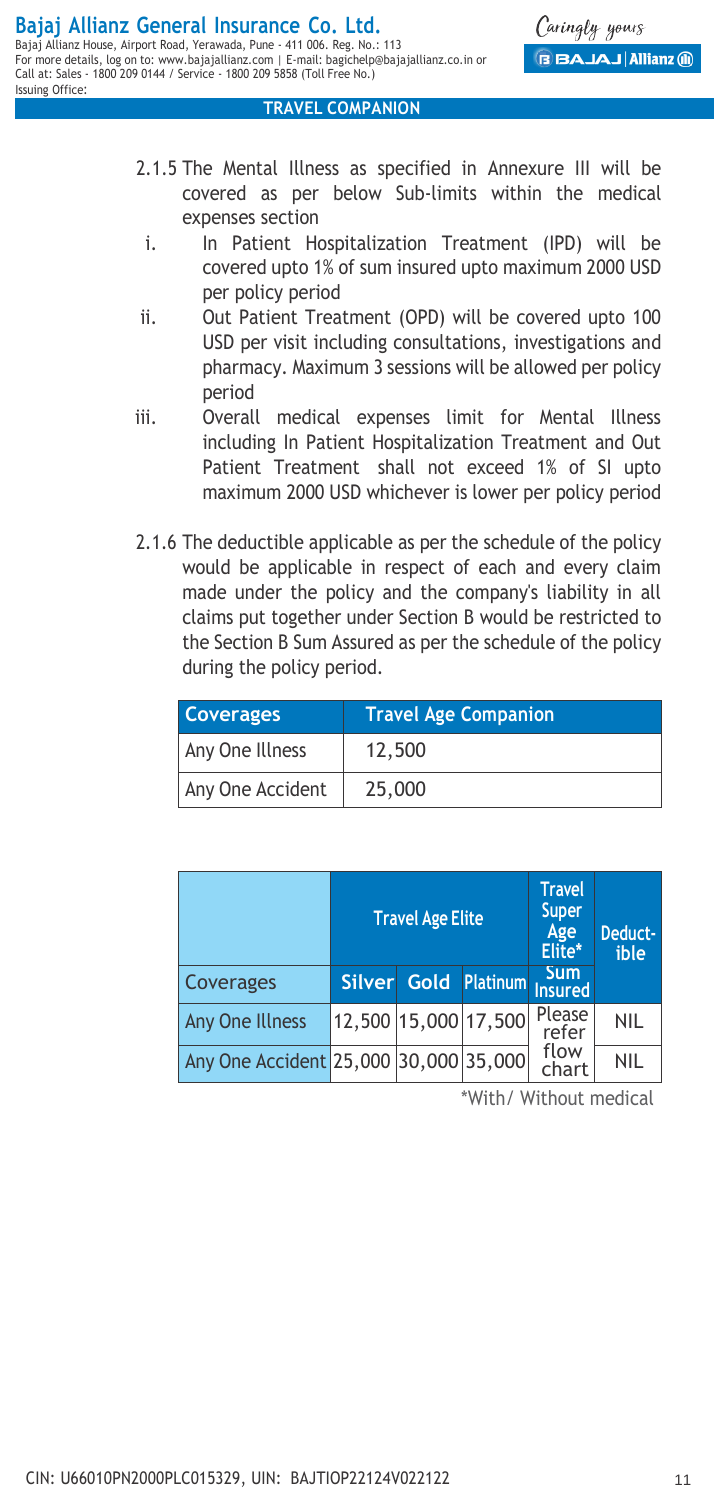## **Bajaj Allianz General Insurance Co. Ltd.**

Bajaj Allianz House, Airport Road, Yerawada, Pune - 411 006. Reg. No.: 113 For more details, log on to: www.bajajallianz.com | E-mail: bagichelp@bajajallianz.co.in or Call at: Sales - 1800 209 0144 / Service - 1800 209 5858 (Toll Free No.) Issuing Office:

#### **TRAVEL COMPANION**



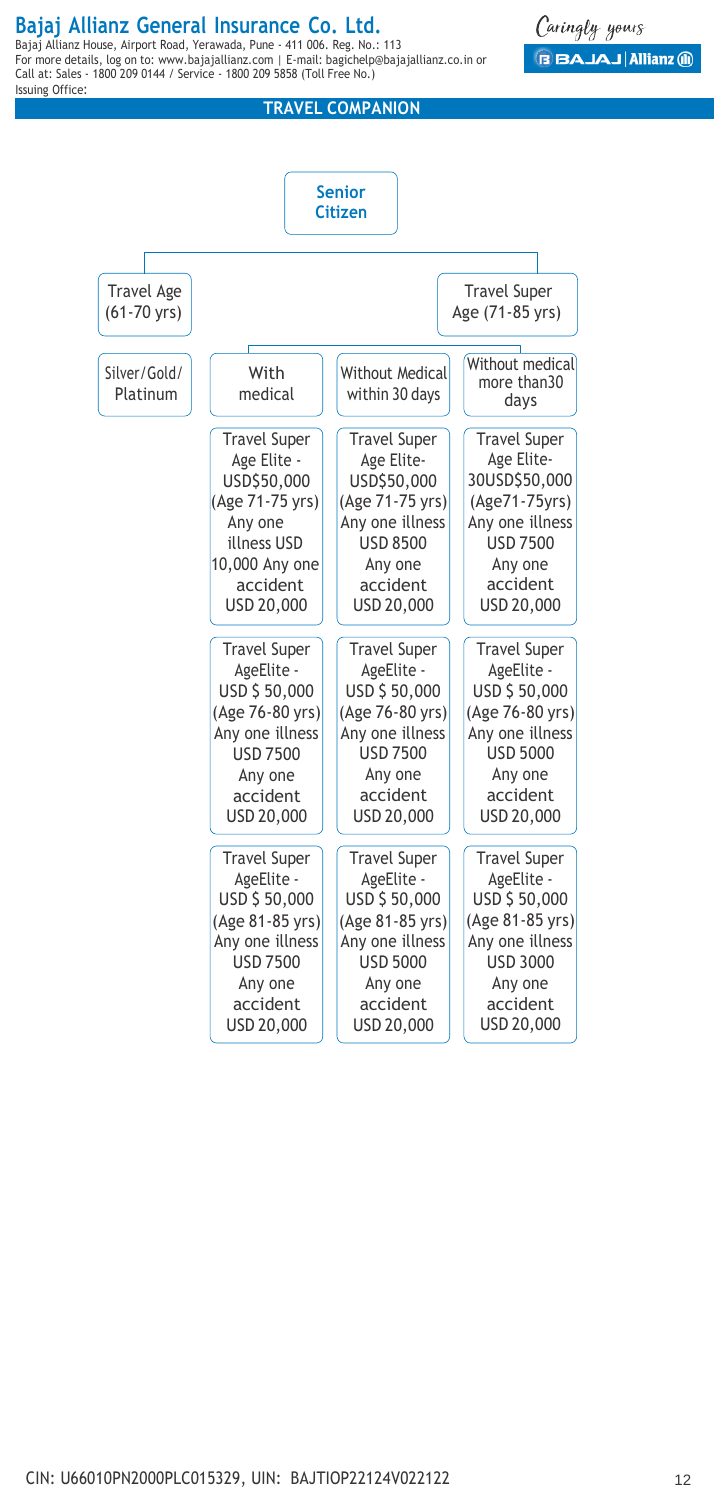#### **Bajaj Allianz General Insurance Co. Ltd.** Bajaj Allianz House, Airport Road, Yerawada, Pune - 411 006. Reg. No.: 113 For more details, log on to: www.bajajallianz.com | E-mail: bagichelp@bajajallianz.co.in or

Call at: Sales - 1800 209 0144 / Service - 1800 209 5858 (Toll Free No.)

**3 SECTION C: LOSS OF CHECKED BAGGAGE**

The Company will pay the Insured up to the Section C Sum Assured specified in the Schedule in respect of the complete and permanent loss or destruction of the Insured's Checked Baggage, save that the Company may, in its sole and absolute discretion, opt to reinstate or replace the Checked Baggage as an alternative to making payment to the Insured hereunder.

**TRAVEL COMPANION**

## **Specific Conditions**

Issuing Office:

It is a condition precedent to the Company's Liability hereunder that upon discovering the loss of Checked Baggage the Insured shall obtain a relevant property irregularity report from the Airline and submit the same to the Insurance Company / Claims Administrator in the event of a Claim.

1. The Company's liability to make payment shall not arise until liability is admitted by the Airline.

The company's liability will be restricted to maximum of 50 % of the Sum assured (as per the schedule of the policy) per piece of baggage and 100 % of the sum insured for all pieces of checked in baggage put together. Any Claim for any item lost in respect of which the claim exceeds Rs 6000/- or other currency equivalent must be supported by documentation evidencing the insured's ownership of the same, such documentation to be submitted to the Insurance Company/ Claims Administrator in the event of a claim. In the absence of this, the maximum liability shall be restricted to 50% of the cost of this item, subject to maximum Rs 6000/-.

- 2. In case of the same baggage being covered under any other insurance the policy will contribute its rateable proportion.
- 3. The Company's payment to the Insured will be reduced by:
	- a. any payment made under Section D below, and
	- b. any sum for which the Airline is liable to make payment.

## **4 SECTION D: DELAY OF CHECKED BAGGAGE**

The Company will pay the Insured up to the Section D Sum Assured specified in the Schedule in respect of the Insured's emergency purchase of toiletries, medication and clothing to replace those contained in Checked Baggage, the arrival of which is delayed by more than 12 hours beyond the time of the Insured's arrival at the intended destination outside of India.

## **SpecificCondition**

1. It is a condition precedent to the Company's Liability hereunder that upon discovering the delay in arrival of the Checked Baggage the Insured shall obtain written non-delivery confirmation from the Airline along with the period of delay, which must be submitted to the Insurance Company / Claims

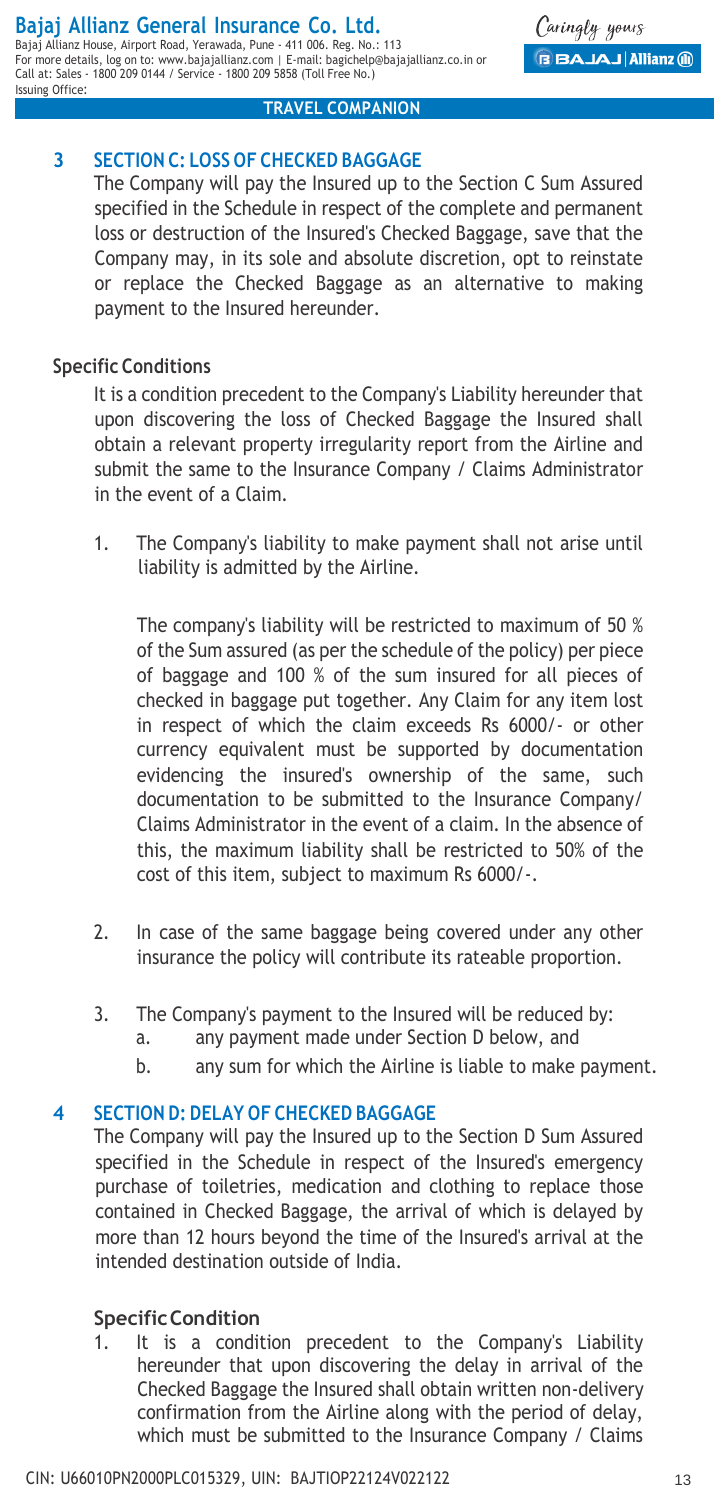Bajaj Allianz House, Airport Road, Yerawada, Pune - 411 006. Reg. No.: 113 For more details, log on to: www.bajajallianz.com | E-mail: bagichelp@bajajallianz.co.in or Call at: Sales - 1800 209 0144 / Service - 1800 209 5858 (Toll Free No.) Issuing Office:

Caringly yours **BAJAJ Allianz** (ii)

#### **TRAVEL COMPANION**

Administrator in the event of a Claim. 2. In case of more than one claim during the insured journey the Company's liability in all claim put together will be restricted to the Section D Sum Insured. The time deductible of 12 hrs will apply separately for every claim.

## **5 SECTIONE: LOSS OFPASSPORT**

In the event of the Insured's loss of his passport, the Company will pay the Insured the Section E Sum Assured (less the deductible) specified in the Schedule towards expenses necessarily incurred by the Insured in obtaining a duplicate or fresh passport.

### **6 SECTION F: PERSONAL LIABILITY**

The Company will indemnify the Insured up to the Section F Sum Assured (less the deductible) specified in the Schedule against any legal liability incurred by the Insured in his private capacity to pay Damages for third party civil Claims arising out of Accidental Bodily Injury or Accidental Property Damage occurring during an Insured Journey.

### **Specific Conditions**

- 1. No Deductible shall be applicable in respect of the legal liability incurred by the Insured in his private capacity to pay Damages for third party Accidental Bodily Injury.
- 2. The Company's liability to indemnify the Insured under this Section shall be to the extent finally determined by a foreign court of law or otherwise as consented to in advance by the Company. In the event that legal action is taken against the Insured within India, it is a condition precedent to the Company's liability hereunder that the Insured shall:
	- a. give immediate written notice to the Company to the address specified in the Schedule, and
	- b. not incur any defence costs or expenses, admit liability for or settle or attempt to settle, make any admission or offer any payment or otherwise assume any contractual obligation with respect to any claim or claimant without the prior written consent of the Company, which shall be entitled (but in no case obligated) at any time to take over and conduct in the name of the Insured the defence and/or settlement of any action or claim and shall be entitled at all times to receive the Insured's cooperation and assistance and to appoint lawyers on the Insured's behalf. Any and all costs and expenses incurred by the Company or the lawyers appointed by the Company shall be a first charge on the Sum Assured hereunder.

The Company shall not settle any claim without the express consent of the Insured, but if the Insured refuses an available settlement recommended by the Company then the Company's liability shall thereafter be restricted to the amount by which the claim could have been settled.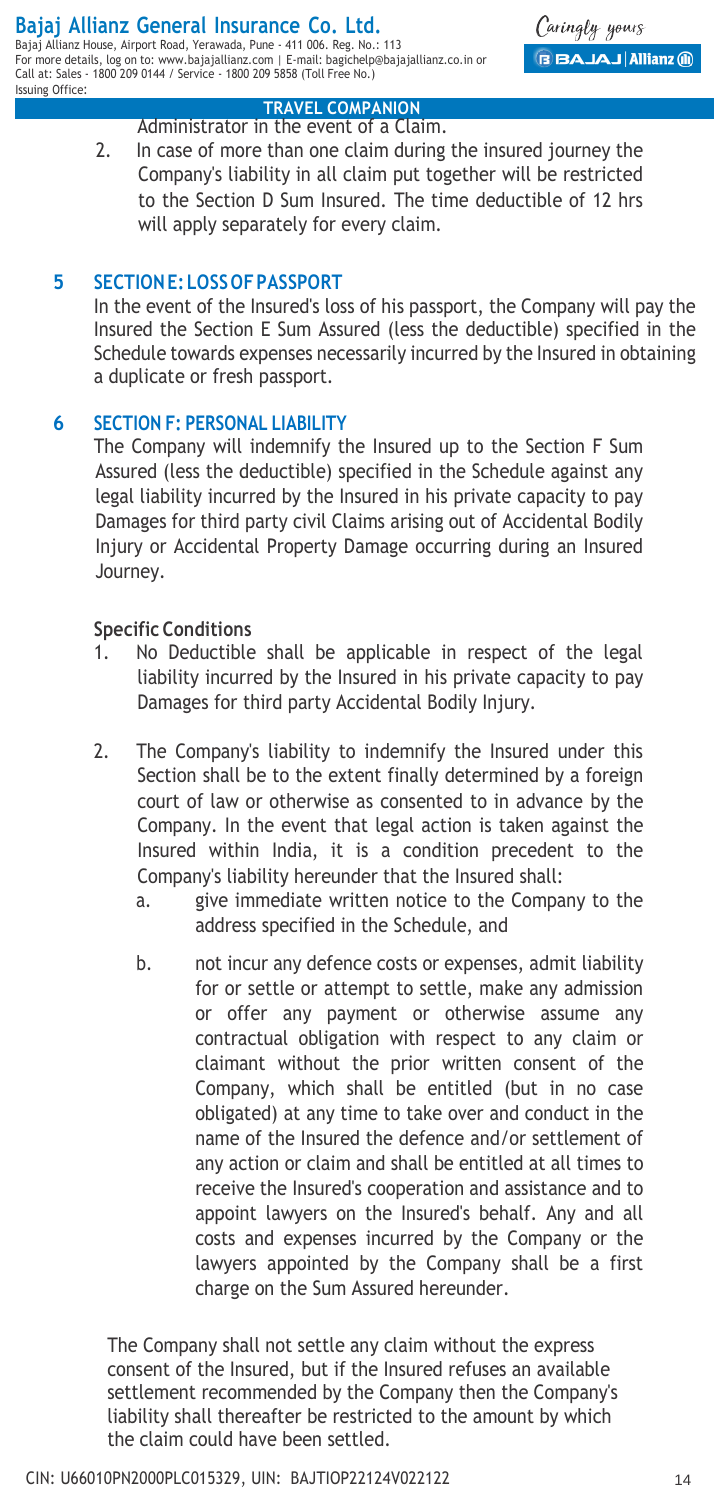#### **Bajaj Allianz General Insurance Co. Ltd.** Bajaj Allianz House, Airport Road, Yerawada, Pune - 411 006. Reg. No.: 113

For more details, log on to: www.bajajallianz.com | E-mail: bagichelp@bajajallianz.co.in or Call at: Sales - 1800 209 0144 / Service - 1800 209 5858 (Toll Free No.) Issuing Office:

Caringly yours **BBAJAJ Allianz** (ii)

#### **TRAVEL COMPANION**

## **7. SECTION G - HIJACK COVER**

For each 24 hour period the insured is detained by hijackers following hi-jacking of any aircraft in which the insured is traveling, the Company will pay the sum specified in the schedule subject to the maximum limit specified in the schedule. All other policy terms and conditions shall remain unaltered.

## **8. SectionH- TripDelay**

Subject to all other terms and conditions, if the air craft on which the insured is booked to travel from India is delayed beyond 12 hours than the original scheduled departure time, the Company will pay the sum mentioned in the schedule for every 12 hours delay in excess of 12 hours, subject to the maximum amount mentioned in the schedule.

However, the Company will not pay,

- 1. for any departure which is delayed as a result of the insured or any other person who have arranged to travel with failing to check-in correctly as required by the airlines
- 2. for any delayed departure caused by strike or industrial action known to exist or was anticipated at the time the trip was booked
- 3. if the air craft is taken out of service on the instructions of the Civil Aviation Authority or similar authority

## **9. SECTION I- HOSPITALISATION DAILY ALLOWANCE**

Subject to all other terms and conditions, it is hereby agreed that following hospitalisation of the insured named in the Schedule of the policy due to an accident or illness covered under the policy, a daily allowance as specified in the schedule shall be paid by the Company under this policy. For this purpose a day will be reckoned as continuous 24 hours. All other terms and conditions shall remain unaltered.

## **10. SECTION J- GOLFER'S HOLE-IN-ONE**

Subject to all other terms and conditions, it is hereby agreed that the insurer shall reimburse expenses incurred in celebration of achieving a hole-in-one by the insured during the trip, anywhere in the world excluding India, in a United States Golfers' Association (USGA) recognized golf course, subject to maximum the limit shown in the Schedule against this cover. All other terms and conditions shall remain unaltered.

## **11. SECTION K TRIP CANCELLATION**

Subject to all other terms and conditions, the Company will indemnify the insured subject to limits shown in the schedule, for loss of personal accommodation or travel charges paid or contracted to be paid by the insured, which are not recoverable from any other source, following the necessary and unavoidable cancellation of the trip prior to its commencement from India because of:

- 1. insured's death, serious injury or sudden sickness requiring minimum three day hospitalisation
- 2. death of insured's spouse or parent or child
- 3. serious injury or sudden sickness requiring minimum three days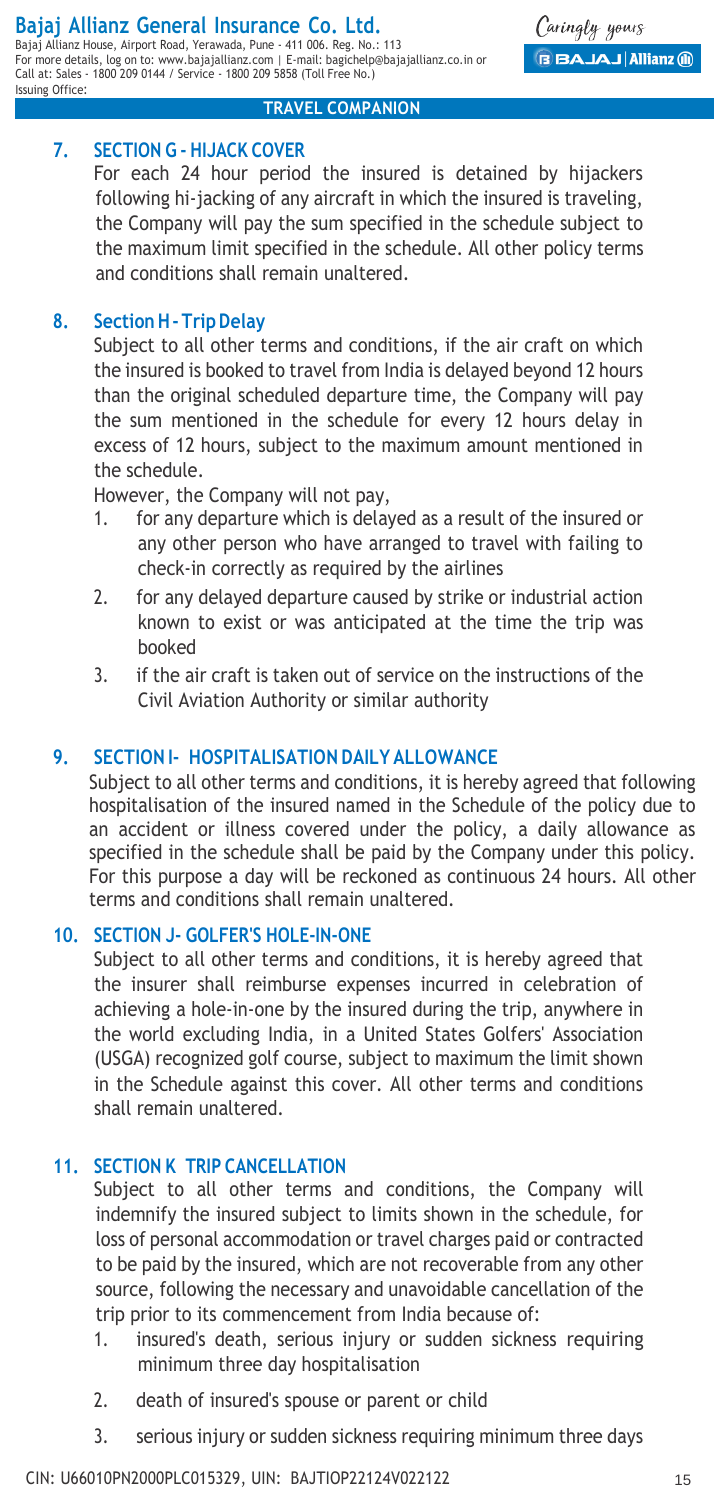Call at: Sales - 1800 209 0144 / Service - 1800 209 5858 (Toll Free No.)

Issuing Office:

#### **TRAVEL COMPANION**

hospitalisation of insured's wife or child who were booked to travel with the Insured and who is also insured with BAGICL

4. Compulsory quarantine or prevention of travel by Government

## **12. SECTIONL TRIP CURTAILMENT**

Subject to all other terms and conditions, the Company will indemnify the insured subject to limits shown in the schedule, for loss of personal accommodation or travel charges paid or contracted to be paid by the insured, which are not recoverable from any other source, following the necessary and unavoidable curtailment (the cutting short by early return to India) of the trip because of:

- 1. death, serious injury or sudden sickness of your spouse or child residing with you in India and who is not travelling with you on the insured journey
- 2. the hijack of an aircraft in which you are travelling as a farepaying passenger

### **13. SECTION M ACCIDENTAL DEATH & DISABILITY (COMMON CARRIER)**

The policy will pay the sum insured specified in the schedule in addition to the sum insured specified under the personal accident section if the insured sustains Accidental Bodily Injury during the course of the insured journey while travelling in a common carrier such as rail, bus, tram or aircraft and such bodily injury is within 12 months of the date upon which it was sustained the sole and direct cause of the Insured's death or Loss of Two Eyes and/or loss of Two Limbs or Loss of one limb and one Eye.

### **14. SECTION N HOME BURGLARY INSURANCE**

The policy will indemnify the insured for claims made in respect of loss of or damage to contents of the insured's home in India (located at the address mentioned in the policy schedule) caused by actual or attempted Burglary and/or Robbery during the policy period. The cover incepts from the date of departure of the insured from the country and ends on the expiry date or date of return to the country whichever is earlier. The company's liability will be limited to the sum insured specified in the schedule. The cover excludes loss or damage to jewellery and valuables.

#### **15. SECTION O - MISSED CONNECTION**

Subject to all other terms and conditions, if the air craft on which the insured is booked to travel from India is delayed beyond 12 hours than the original scheduled arrival time at the destination of the connecting flight resulting in the insured missing the connecting flight, the company will pay the sum mentioned in the schedule towards missed connection. For a Claim to be admissible under this section it is a condition precedent to liability that the claim is admissible under **Section H: Trip Delay.**

#### **16. SECTION P - BAIL BOND INSURANCE**

Subject to all other terms and conditions if the insured is arrested for any inadvertent law breaking during his/her travel overseas the company would pay the amount as mentioned in the schedule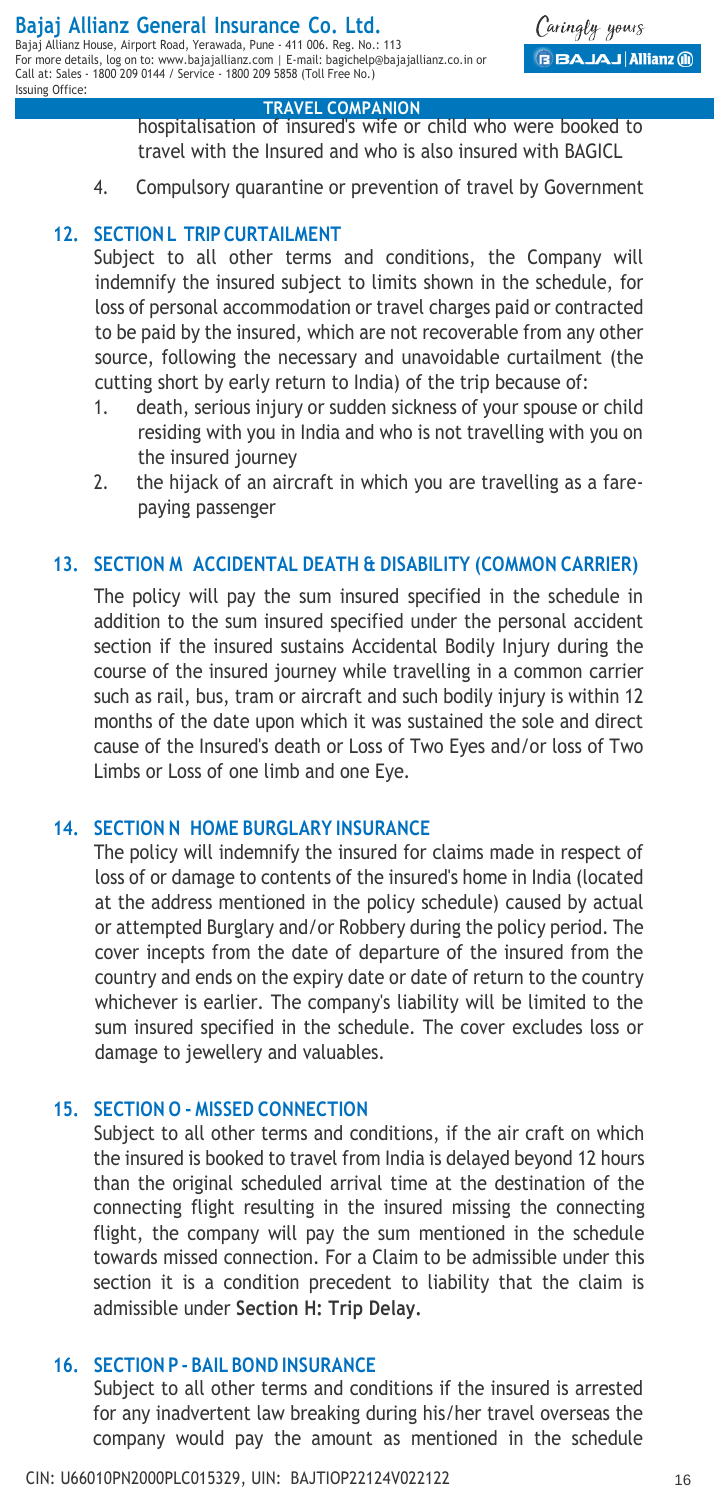Issuing Office:

Caringly yours **BBAJAJ Allianz** (ii)

 **TRAVEL COMPANION** towards the bail amount for release.

However, the Company will not pay,

- 1. for any bail amount where the insured has been charged for breaking the law with Criminal Intent
- 2. for any bail amount where the insured has been charged for over speeding in a vehicle.

## **17. SECTION Q- ADVENTURE SPORTS INSURANCE**

Subject to all other terms and conditions if the insured incurs anymedical expenses due to injuries as a result of the insured's participation in any adventure sports the Company will pay the amount incurred towards such medical expenses subject to the maximummentioned in the schedule.

## **18. SECTION R - LAPTOP INSURANCE**

Subject to all other terms and conditions if the insured incurs a loss due to damage to or theft of his/her Lap Top During the journey abroad and within the policy period the Company will indemnify the insured the loss subject to the sum mentioned in the schedule

However, the Company will not pay,

- 1. for any electrical or mechanical breakdown of the lap top
- 2. for any loss of soft wares or data in the lap top and any consequential loss
- 3. for any loss as a result of any action taken by customs department.

### **Claim Settlement:**

The claim shall be settled at Market Value of the Laptop before the loss, which will be arrived at by depreciating the value by 25% per annum. However the maximum liability would be restricted to the SI.

## **19. SECTIONS - TUITION FEE**

### **Coverage**

In the event of the insured unable to continue the school semester due to any of the following reasons arising during the policy period, the Company shall reimburse the tuition fee paid in advance for the current semester, subject to maximum the limit shown in the schedule:

- 1. Serious medical condition of the insured requiring hospitalisation covered under the policy
- 2. Death or serious injury requiring hospitalisation of either of the parents of the insured

This coverage is also subject to the exclusions of Personal Accident and Medical Expenses sections of the policy.

## **Documents required for admission of a claim**

- Duly filled in claim form
- Copy of the receipt of payment of advance tuition fee
- Letter informing the school regarding the inability of the student to continue the semester duly acknowledged by the school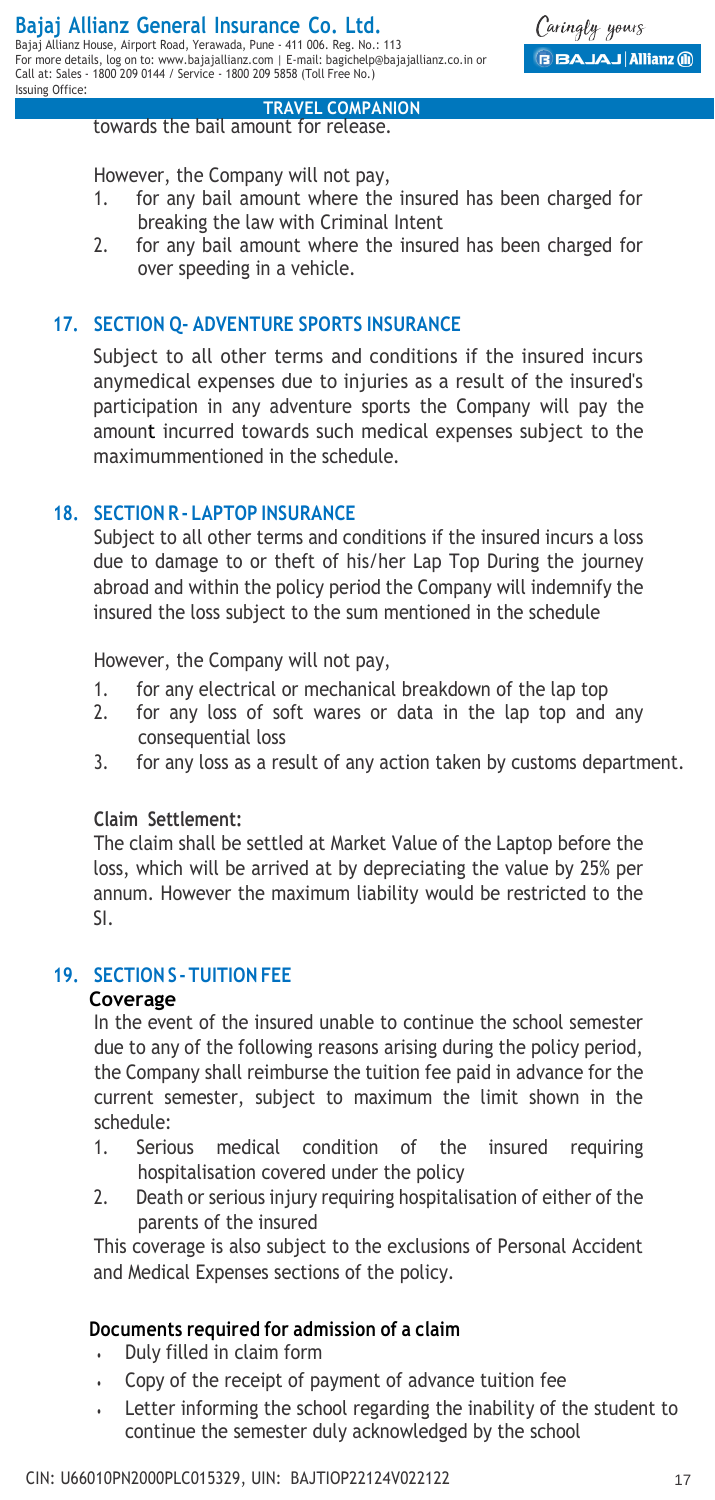Caringly yours **BBAJAJ Allianz** (ii)

#### **TRAVEL COMPANION**

## **20. SECTION T - ACCIDENT TO SPONSOR**

#### **Coverage**

In the event of the sponsor named in the schedule meets with an accident during the policy period, which results in his death or permanent total disability during the policy period, the Company shall reimburse the remaining school fee subject to maximum the limit shown in the schedule.

This coverage is also subject to the exclusions under the Personal Accident section of the policy.

#### **21. SECTION U: FAMILY VISIT Coverage**

In the event of the insured is hospitalized as a result of an accidental injury or sickness covered under the policy and the attending physician in writing advises the necessary attendance of a Family Member of the Insured, the Company will reimburse the actual cost of economy class transportation by the most direct route via a common carrier subject to maximum the sum insured. For this purpose, family member shall mean spouse, parent, sibling and in laws of the insured.

### **22. SECTION V EMERGENCY CASH ADVANCE**

In case of this section being available under the Travel Plan selected by the insured and shown in the schedule of the policy issued to him/her:

This is an assistance service when the insured person requires emergency cash following incidents like theft/burglary of luggage/money or hold up. The Assistance Department shall coordinate with the insured person's relatives in India to provide emergency cash assistance to the insured person as per his requirement, upto the limit specified in the policy schedule.

- As soon as the need arises insured person calls up Assistance Department on the telephone number indicated in the policy schedule.
- Assistance Department shall verify the details of the insured and ascertain the amount of cash required, local contact in India who can provide payment security including delivery charges through credit card or close relatives
- Assistance Department organizes cash delivery after obtaining payment security from insured or his relatives.

Above is not an insurance benefit but an assistance provided by the Insurance Company/Service Provider. The terms and conditions are as mentioned.

## **SECTION D) EXCLUSION-STANDARD**

## I. **GENERAL EXCLUSIONS APPLICABLE TO ALL SECTIONS**

The Company shall be under no liability to make payment hereunder in respect of any Claim directly or indirectly caused by, based on, arising out of or howsoever attributable to any of the following: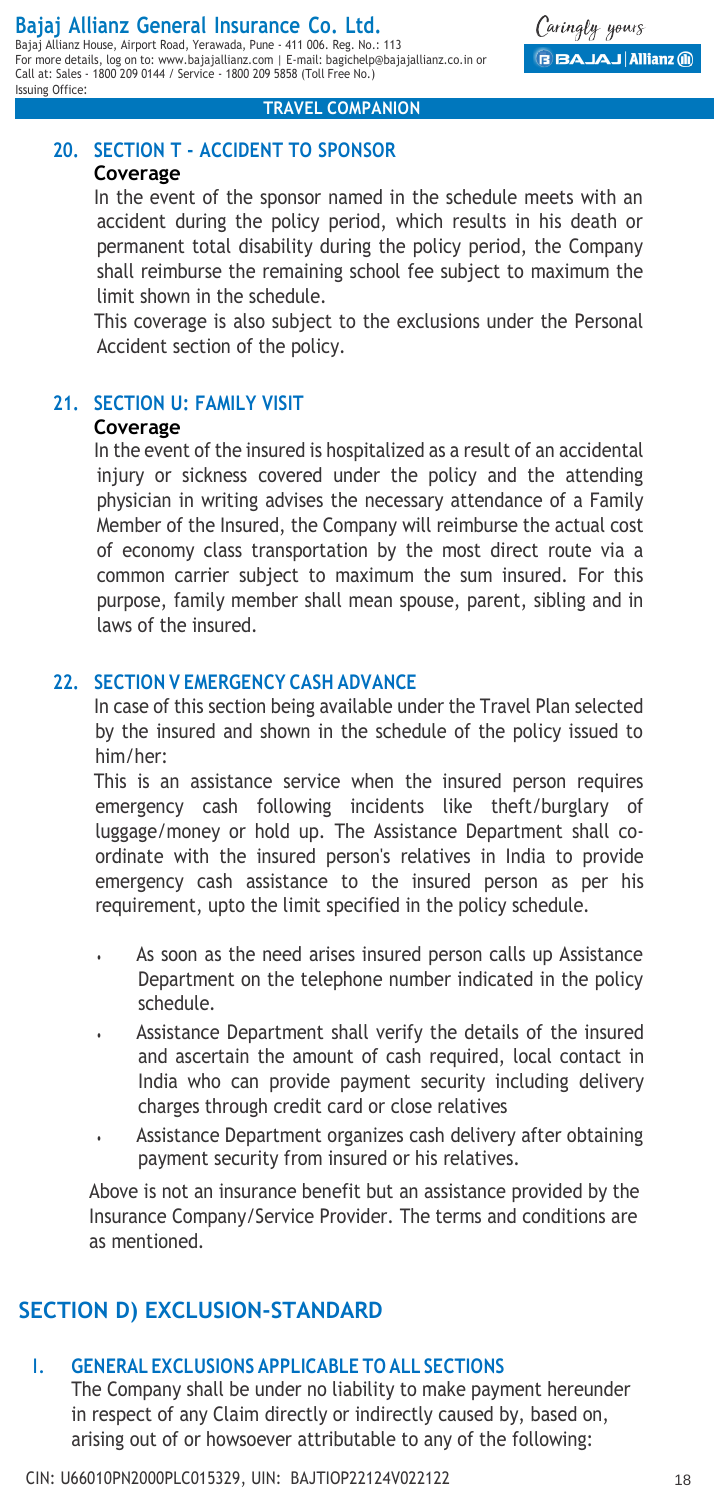- 1. The Insured's participation in any naval, military or air force operations whether in the form of military exercises or war games or actual engagement with the enemy, whether foreign or domestic.
- 2. War, invasion, acts of foreign enemy, hostilities (whether war be declared or not), civil war, civil unrest, rebellion, revolution, insurrection, military or usurped power or confiscation or nationalisation or requisition of or destruction of or damage to property by or under the order of any government or local authority.
- 3. The loss or destruction or damage to any property whatsoever or any loss or expenses whatsoever resulting or arising there from or any consequential loss directly or indirectly caused by or contributed to by or arising from:
	- lonising radiation or contamination by radioactivity form any nuclear waste from combustion of nuclear fuel; or
	- b. the radioactive, toxic, explosive or other hazardous properties of any explosive nuclear assembly or nuclear component thereof, or
	- c. asbestosis or any related Sickness or Disease resulting from the existence, production, handling, processing, manufacture, sale, distribution, deposit or use of asbestos, or products thereof.
- 4. The Insured's actual or attempted engagement in any criminal or other unlawful act.
- 5. Any consequential losses.
- 6. In respect of travel by the Insured to any country against whom the Republic of India has imposed general or special travel restrictions, or against whom it may be impose such restrictions, or any country which has imposed or may impose subsequently, such restrictions against travel by a citizen of the Republic of India to such country.
- 7. The Insured engaging in air travel unless he flies as a passenger on an Airline. For the purpose of this exclusion, air travel means being in or on, or boarding an aircraft for the purpose of flying therein or alighting there from following a flight.

## **SECTION D) EXCLUSION- SPECIFIC**

## **I. SECTION A: PERSONAL ACCIDENT AND SECTION B: MEDICAL EXPENSES & MEDICAL EVACUATION & REPATRIATION**

- 1. The Company shall be under no liability to make payment in respect of any routine physical or other examination where there is no objective indication of impairment of normal health, and for medical treatment obtained within the Republic of India save asprovided for under Section B 2.1.4
- 2. The Company shall be under no liability to make payment of any Medical Expenses incurred beyond the expiry of the Policy Period, save as provided for under Section B 2.1.4.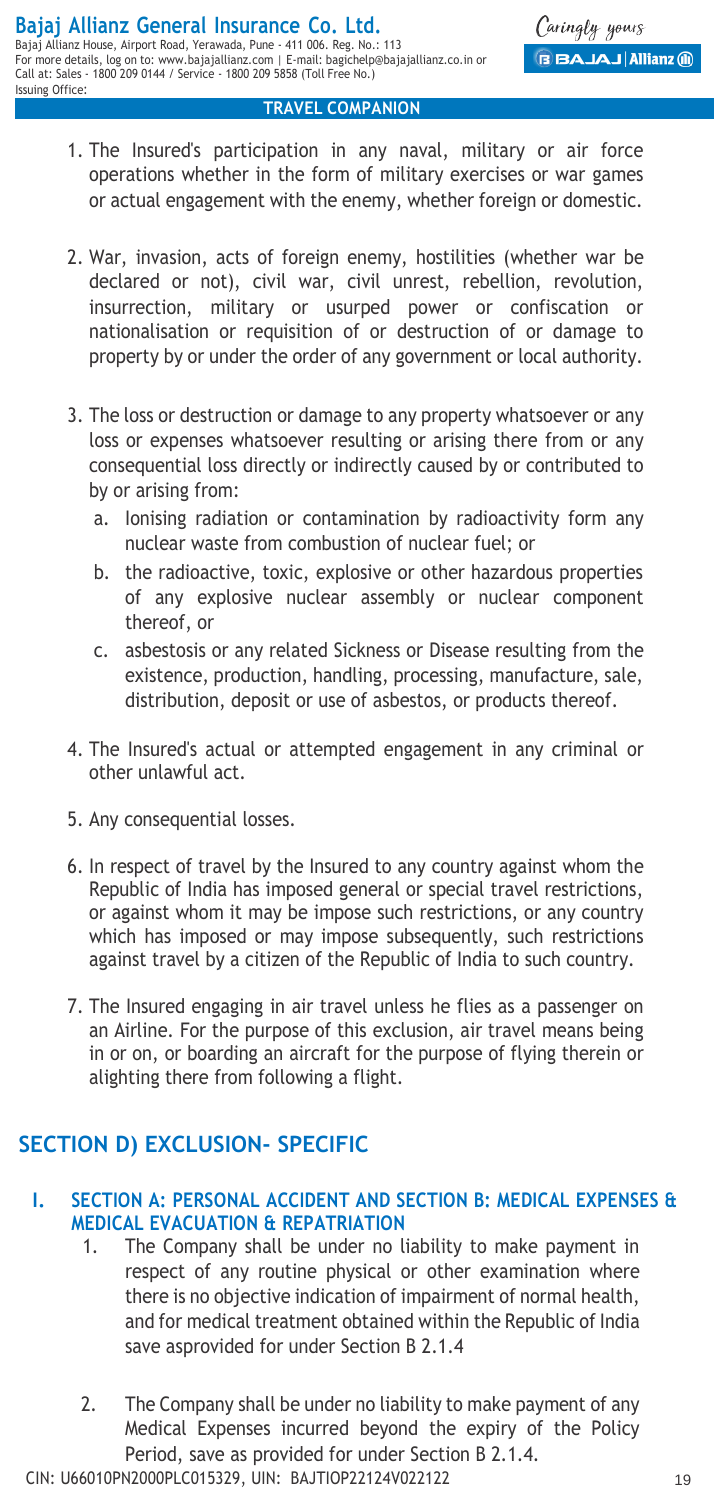- 3. The Company shall be under no liability to make payment hereunder in respect of any Claim directly or indirectly caused by, based on, arising out of or howsoever attributable to any of the following:
	- a. Where the insured is:
		- i. Travelling against the advice of a Physician; or
		- ii. Receiving or on a waiting list for specified medical treatment declared in the Physician's report or certificate provided by the Insured in his proposal; or
		- iii. Travelling for the purpose of obtaining treatment; or
		- iv. In receipt of a terminal prognosis for a medical condition.
	- b. Suicide, attempted suicide or wilfully self-inflicted injury or i l l n e s s venereal disease, alcoholism, drunkenness or the abuse of drugs.
	- c. The participation of the Insured unless under supervision of a trained professional in winter sports, mountaineering (where ropes or guides are customarily used), caving or potholing, hunting or equestrian, skin diving or other underwater activity, rafting or canoeing involving white water rapids, yachting or boating outside coastal waters (2 miles), professional sports or any other hazardous or potentially dangerous sport.
	- d. The participation of the Insured in riding or driving in races or rallies.
	- e. Losses arising from Accidents as a driver on motorised vehicles unless at the time of the Accident the insured is in possession of a current full international driving licence and while riding a two wheeler is wearing a safety crash helmet.
	- f. Losses arising directly or indirectly from manual work or hazardous occupation, self-exposure to needless peril (except in an attempt to save human life), or if engaging in any criminal or illegal act.
	- g. Pregnancy, resulting childbirth, miscarriage, abortion, or complication arising out of any of the foregoing.
	- h. Experimental, unproven or non-standard treatment.
	- i. Treatment by any other system other than modern medicine (also known as Allopathy).
	- j. The cost of spectacles, contact lenses, and hearing aids, crutches, and all other external appliances and/or devices whether for diagnosis or treatment.
	- k. Any medical condition or complication arising from it which existed before the commencement of the Policy Period, or for which care, treatment or advice was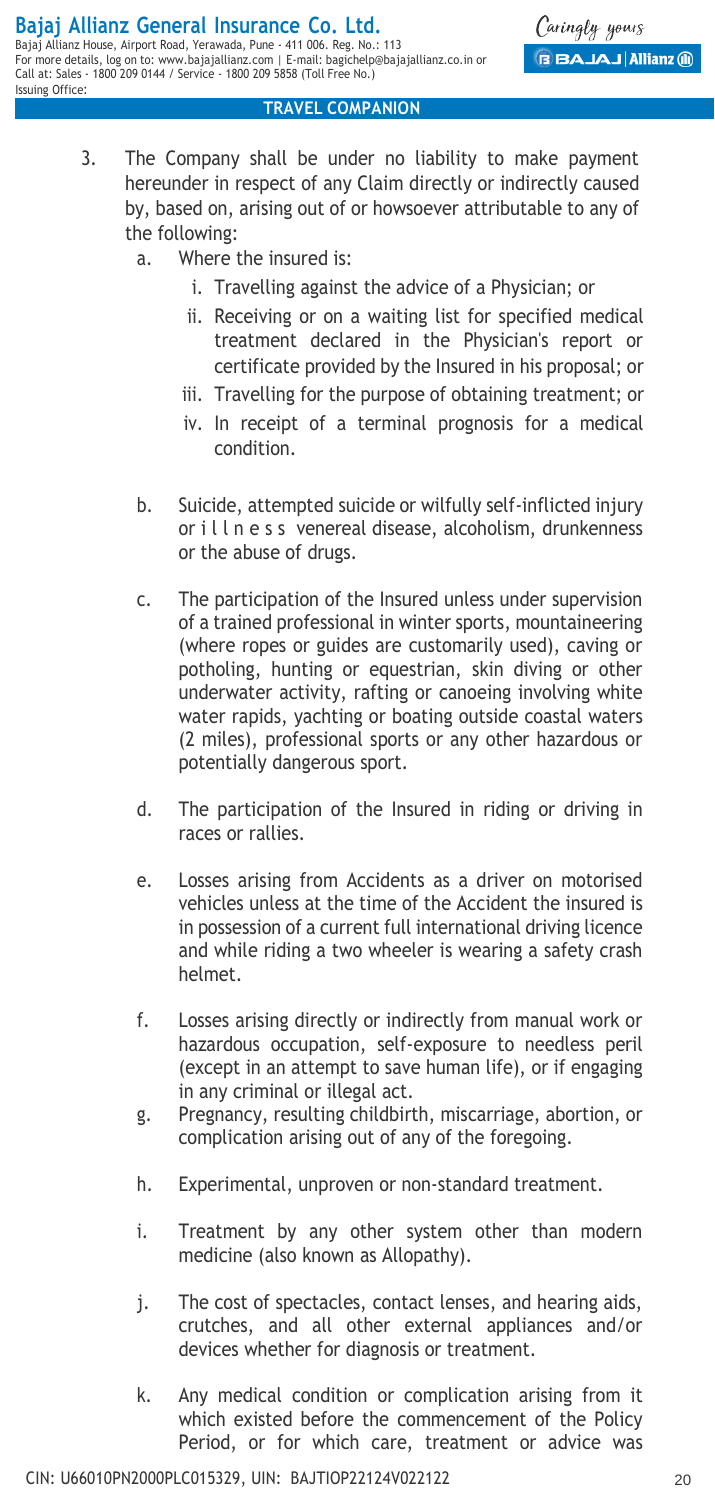Issuing Office:

#### **TRAVEL COMPANION**

sought, recommended by or received from a Physician.

l. In case of Plan Travel Brilliant Minds (Students) claims under this section arising out of sickness/illness is specifically excluded.

## **II. SECTION C: LOSS OF CHECKED BAGGAGE**

- 1. The self-carried baggage is specifically excluded from the policy coverage.
- 2. Partial destruction of baggage or missing of contents from the baggage is not covered under the policy.
- 3. The Company shall be under no liability to make payment hereunder in respect of any Claim for valuables.

## **III. SECTION D: DELAY OF CHECKED BAGGAGE**

Delay of baggage when the intended destination is in India

## **IV. SECTION E: LOSS OF PASSPORT**

The Company shall be under no liability to make payment for:

- 1. Loss or damage to the Insured's passport as a result of the confiscation or detention by customs, police or any other authority.
- 2. Loss which is not reported to the appropriate police authority within 24 hours of the discovery of the loss, and in respect of which an official report has not been obtained.
- 3. Loss caused by the Insured's failure to take reasonable steps to guard against the loss of the passport.

## **V. SECTION F: PERSONAL LIABILITY**

The Company shall not be under any liability to make payment for Claims arising out of:

- 1. the Insured's liability to any employee (whether under a contract of or for services);
- 2. Bodily Injury to and/or Property Damage to property belonging to the Insured's Family, any co-worker of the Insured, and any travelling companion of the Insured;
- 3. any liability for Bodily Injury and/or Property Damage arising directly or indirectly from or due to:
	- a. livestock belonging to the Insured or in the Insured's care, custody or control;
	- b. any wilful, malicious, criminal or unlawful act, error, or omission;
	- c. the pursuit of any trade, business of profession, employment or occupation;
	- d. the ownership, possession or use of vehicles, aircraft, or watercraft;
	- e. parachuting, hand-gliding, hot air ballooning or the use of firearms or any other dangerous or hazardous activity;
	- f. the use or misuse of any alcohol, hallucinogenic substance, drugs (except those used as medically prescribed), or drug addiction;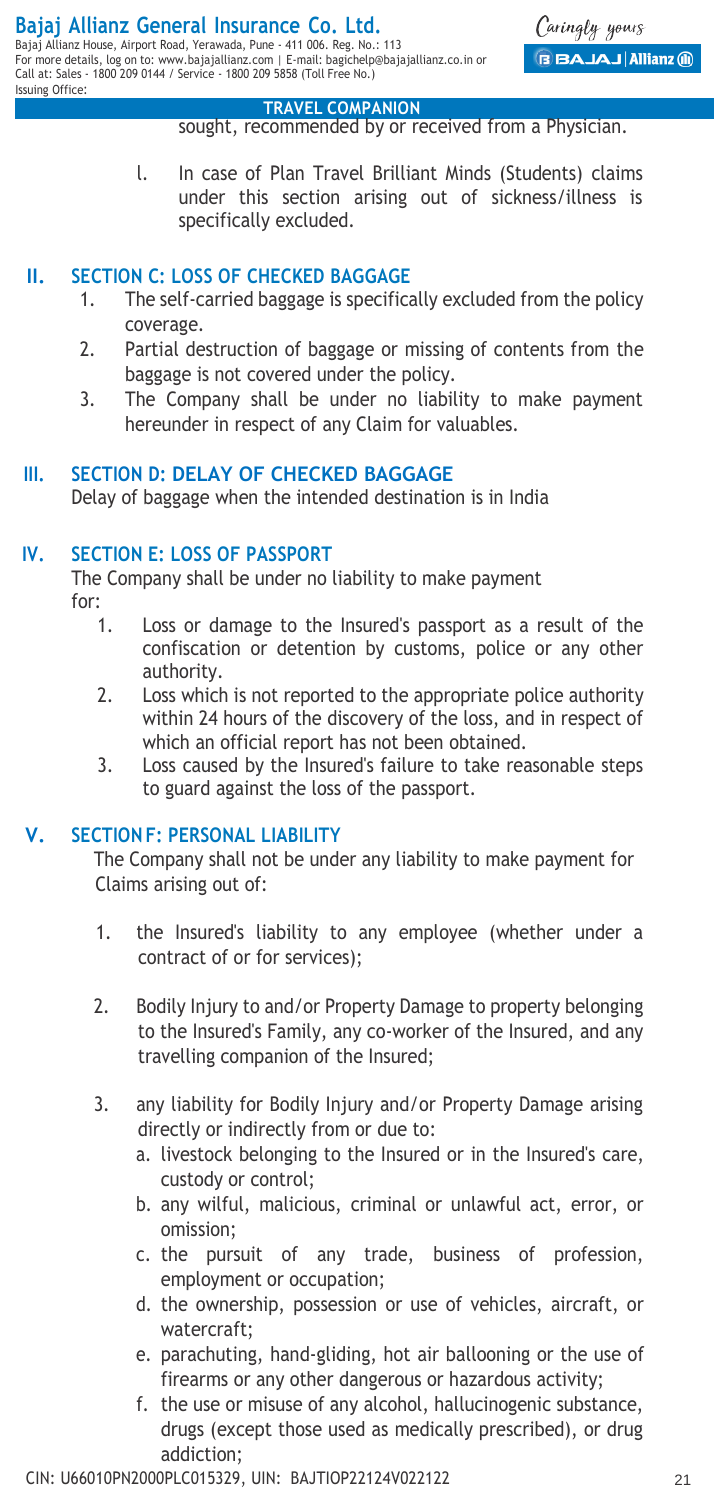#### **Bajaj Allianz General Insurance Co. Ltd.** Bajaj Allianz House, Airport Road, Yerawada, Pune - 411 006. Reg. No.: 113

For more details, log on to: www.bajajallianz.com | E-mail: bagichelp@bajajallianz.co.in or Call at: Sales - 1800 209 0144 / Service - 1800 209 5858 (Toll Free No.) Issuing Office:

Caringly yours **BBAJAJ Allianz** (ii)

### **TRAVEL COMPANION**

- g. the supply of goods or services; h. any form of ownership or occupation of land or buildings (other than occupation only of any temporary residence).
- i. Any professional liability arising out of the insured's profession/activities.

## **SECTION E) GENERAL TERMS AND CLAUSES - STANDARD GENERAL TERMS AND CLAUSES**

1. Disclosure of Information

The policy shall be void and all premium paid thereon shall be forfeited to the Company in the event of misrepresentation, misdescription or nondisclosure of any material fact by the policyholder.

(Explanation: "Material facts" for the purpose of this policy shall mean all relevant information sought by the company in the proposal form and other connected documents to enable it to take informed decision in the context of underwriting the risk)

- 2. Multiple Policies
	- i. In case of multiple policies taken by an insured during a period from the same or one or more insurers to indemnify treatment costs, the policyholder shall have the right to require a settlement of his/her claim in terms of any of his/her policies. In all such cases the insurer if chosen by the policy holder shall be obliged to settle the claim as long as the claim is within the limits of and according to the terms of the chosen policy.
	- ii. Policyholder having multiple policies shall also have the right to prefer claims under this policy for the amounts disallowed under any other policy / policies, even if the sum insured is not exhausted. Then the Insurer(s) shall independently settle the claim subject to the terms and conditions of this policy.
	- iii. If the amount to be claimed exceeds the sum insured under a single policy after, the policyholder shall have the right to choose insurers from whom he/she wants to claim the balance amount.

Where an insured has policies from more than one insurer to cover the same risk on indemnity basis, the insured shall only be indemnified the hospitalization costs in accordance with the terms and conditions of the chosen policy.

- 3. Condition Precedent to Admission of Liability The terms and conditions of the policy must be fulfilled by the insured person for the Company to make any payment for claim(s) arising under the policy.
- 4. Claim Settlement (provision for Penal Interest)
	- a) The Company shall settle or reject a claim, as the case may be, within 30 days from the date of receipt of last necessary document.
	- b) In the case of delay in the payment of a claim, the Company shall be liable to pay interest to the policyholder from the date of receipt of last necessary document to the date of payment of claim at a rate 2% above the bank rate.
	- c) However, where the circumstances of a claim warrant an investigation in the opinion of the Company, it shall initiate and complete such investigation at the earliest, in any case not later than 30 days from the date of receipt of last necessary document. In such cases, the Company shall settle or reject the claim within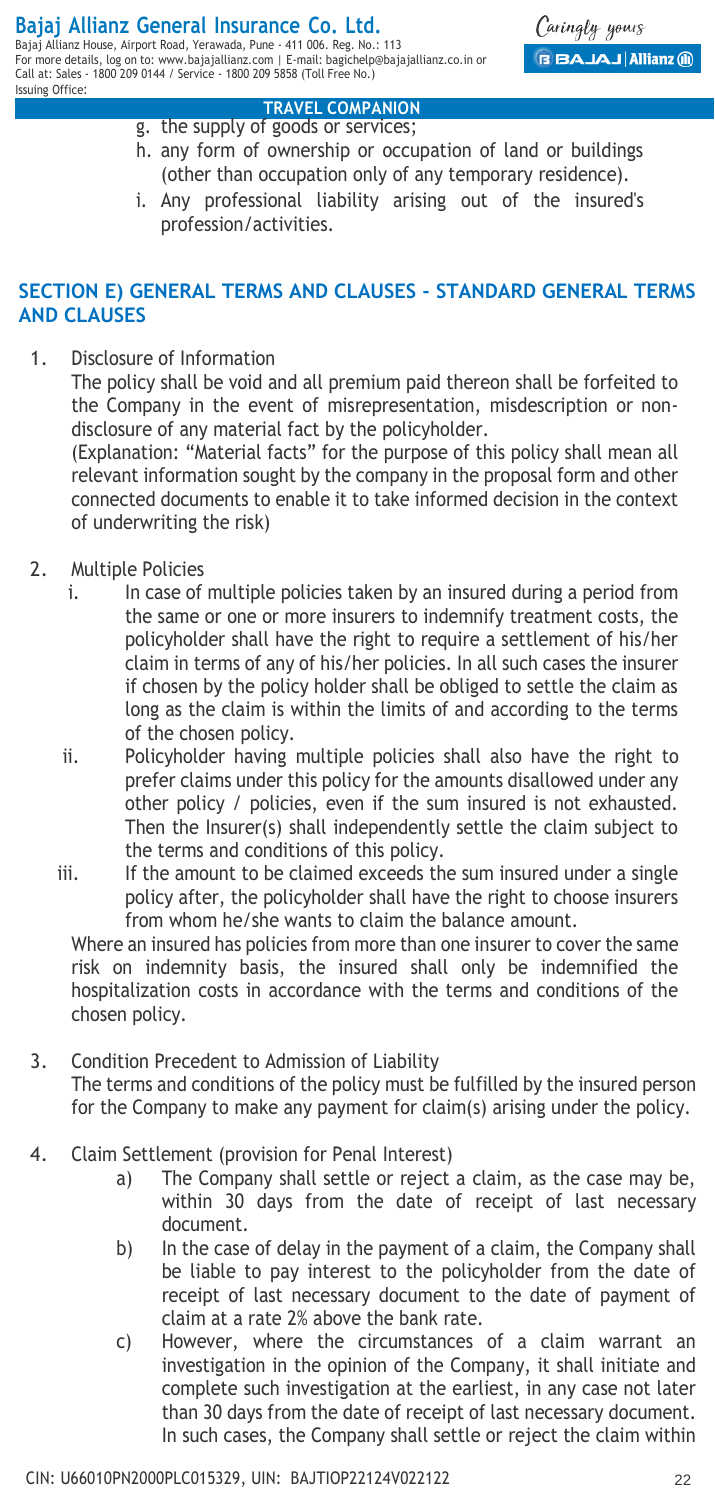For more details, log on to: www.bajajallianz.com | E-mail: bagichelp@bajajallianz.co.in or Call at: Sales - 1800 209 0144 / Service - 1800 209 5858 (Toll Free No.) Issuing Office:

Caringly yours **BBAJAJ Allianz (ii)** 

#### **TRAVEL COMPANION**

45 days from the date of receipt of last necessary document. d) In case of delay beyond stipulated 45 days, the Company shall be liable to pay interest to the policyholder at a rate 2% above the bank rate from the date of receipt of last necessary document to the date of payment of claim.

## 5. Arbitration

- a. If any dispute or difference shall arise as to the quantum to be paid under the policy (liability being otherwise admitted) such difference shall independently of all other questions be referred to decision of a sole arbitrator in writing by the parties or if they cannot agree upon a single arbitrator within 30 days of any party invoking arbitration, the same shall be referred to a panel of the arbitrators comprising of two arbitrators, one appointed by each of the parties to the dispute/difference and the third arbitrator to be appointed by such two arbitrators and arbitration shall be conducted under and in accordance with the provisions of the Arbitration and Conciliation Act, 1996. The law of the arbitration will be Indian law, and the seat of the arbitration and venue for all hearings shall be within India.
- b. It is clearly agreed and understood that no difference or dispute shall be referable to arbitration as herein before provided, if the Company has disputed or not accepted liability under or in respect of this policy.
- c. It is hereby expressly stipulated and declared that it shall be a condition precedent to any right of action or suit upon this policy that award by such arbitrator/arbitrators of the amount of the loss or damage shall be first obtained
- d. If these arbitration provisions are held to be invalid, then all such disputes or differences shall be referred to the exclusive jurisdiction of the Indian Courts.

## 6. Fraud

If any claim made by the insured person, is in any respect fraudulent, or if any false statement, or declaration is made or used in support thereof, or if any fraudulent means or devices are used by the insured person or anyone acting on his/her behalf to obtain any benefit under this policy, all benefits under this policy shall be forfeited.

Any amount already paid against claims which are found fraudulent later under this policy shall be repaid by all person(s) named in the policy schedule, who shall be jointly and severally liable for such repayment.

For the purpose of this clause, the expression "fraud" means any of the following acts committed by the Insured Person or by his agent, with intent to deceive the insurer or to induce the insurer to issue a insurance Policy:—

- (a) the suggestion ,as a fact of that which is not true and which the Insured Person does not believe to be true;
- (b) the active concealment of a fact by the Insured Person having knowledge or belief of the fact;
- (c) any other act fitted to deceive; and
- (d) any such act or omission as the law specially declares to be fraudulent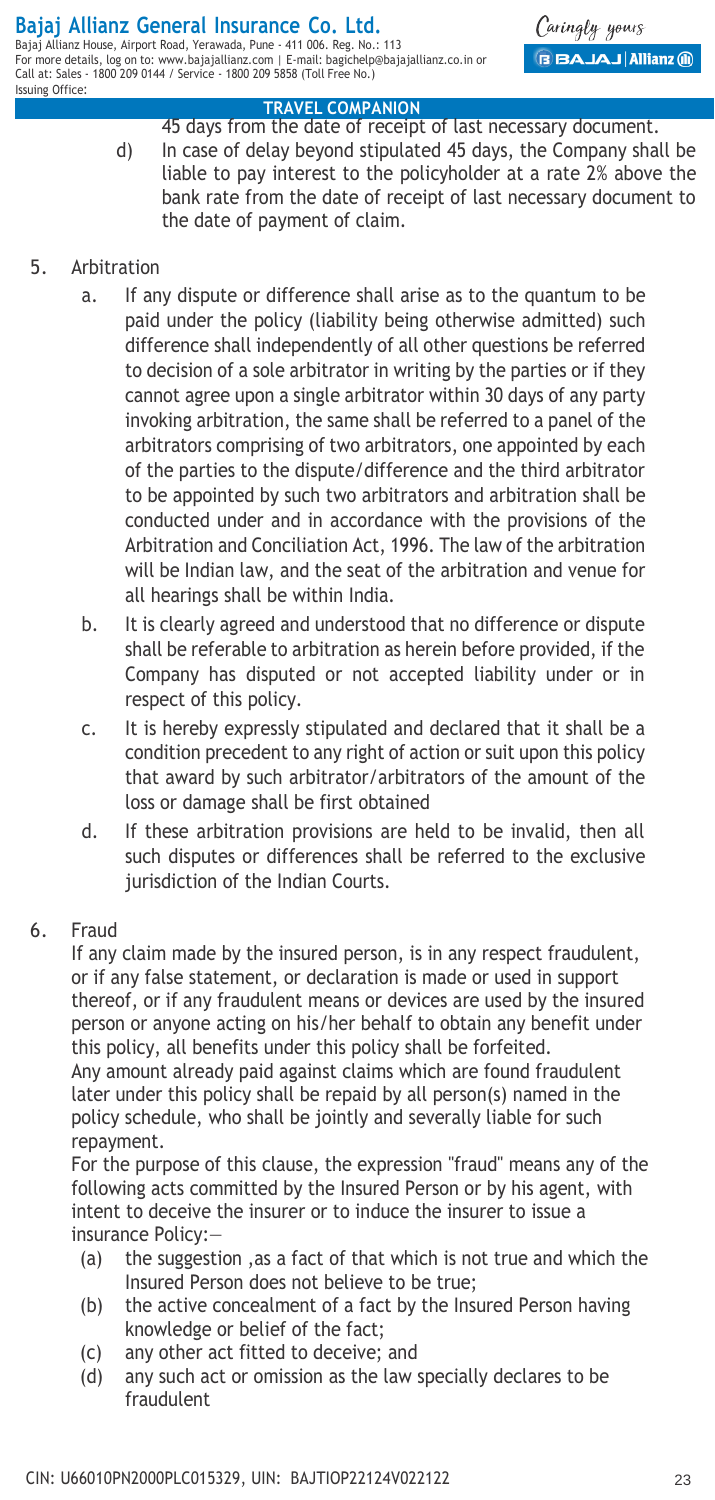Caringly yours **BBAJAJ Allianz** (ii)

#### **TRAVEL COMPANION**

## 7. Grievance Redressal Procedure

In case of any grievance the insured person may contact the company through

Bajaj Allianz General Insurance Co. Ltd Bajaj Allianz House, Airport Road Yerawada, Pune 411006 E-mail: customercare@bajajallianz.co.in Call : 1800-225858 (free calls from BSNL/MTNL lines only) 1800-1025858 ( free calls from Bharti users – mobile /landline ) or020-30305858

Grievance Redressal Cell for Senior Citizens Senior Citizen Cellfor Insured Person who are Senior Citizens 'Good things come with time' and so for Our customers who are above 60 years of age We have created special cell to address any health insurance related query. Our senior citizen customers can reach Us through the below dedicated channels to enable Us to service them promptly Health toll free number: 1800-103-2529 Exclusive Email address:seniorcitizen@bajajallianz.co.in

If Insured person is not satisfied with the redressal of grievance through above methods, the insured person may also approach the office of Insurance Ombudsman of the respective area/region for redressal of grievance as per Insurance Ombudsman Rules 2017 as detailed in Annexure II:

Note: Note: Address and contact number of Governing Body of Insurance Council Council For Insurance Ombudsmen, 3rd Floor, Jeevan Seva Annexe, S. V. Road, Santacruz (W), Mumbai - 400 054.

Tel.: 022 - 69038801/03/04/05/06/07/08/09

Email: inscoun@cioins.co.in

Cashless facility offered through network hospitals of Bajaj Allianz only.Cashless facility at 3300+ Network hospitals PAN India. Please visit our website for list of network hospitals and network Diagnostic Centres , Website:

www.bajajallianz.com or get in touch with 24\*7 helpline number: 1800-103-2529 (toll free) / 020-30305858

Grievance may also be lodged at IRDAI Integrated Grievance Management System - https://igms.irda.gov.in/

## **SECTION E) GENERAL TERMS AND CLAUSES - SPECIFIC TERMS AND CLAUSES**

- 1. Conditions Precedent- Where this Policy requires You to do or not to do something, then the complete satisfaction of that requirement by You or someone claiming on Your behalf is a precondition to any obligation We have under this Policy. If You or someone claiming on Your behalf fails to completely satisfy that requirement, then We may refuse to consider Your claim.
- 2. Reasonable Care

The Insured shall take all reasonable and proper steps to safeguard and protect himself and his possessions against any fact, matter,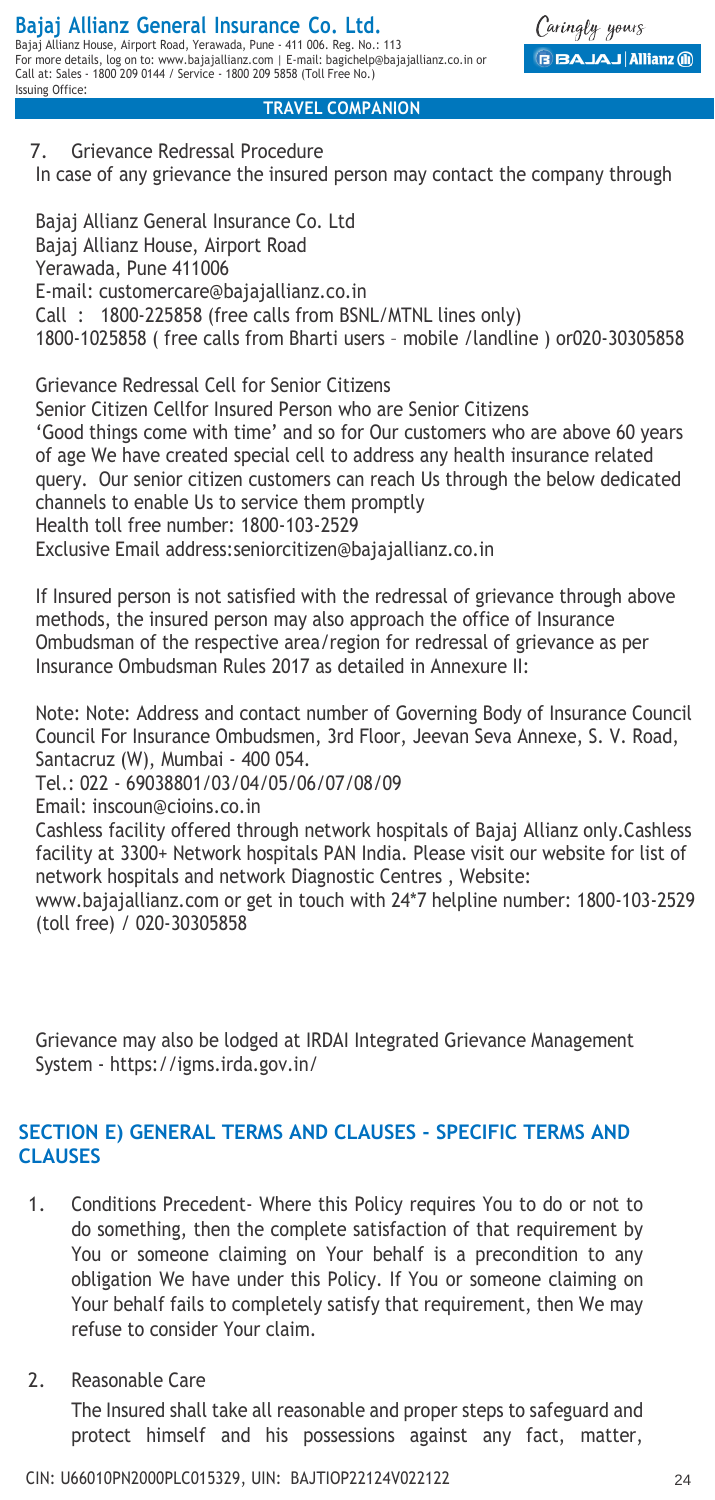Call at: Sales - 1800 209 0144 / Service - 1800 209 5858 (Toll Free No.)

#### **TRAVEL COMPANION**

circumstance or cause that might result in a Claim under this Policy, and shall not do or cause to be done anything that might enhance the likelihood of a Claim under this Policy (except in an attempt to save human life).

3. Transfer of Interest

Issuing Office:

This Policy of Insurance is a Contract between the Company and the Insured Person. The Insured Person) shall not transfer, assign, alienate or in any way pass the benefits and/or liabilities to any other person, Institution, Hospital, Company or Body Corporate without specific prior approval in writing by a duly authorised officer of the Company. However, if the Insured Person(s) is permanently incapacitated or deceased, the legal heirs of the Insured may represent him in respect of Claim under the Policy.

- 4. Cancellation
	- i. This Policy may be cancelled by the Insured after the expiry of 14 days from the effective date, in writing to the Company as long as the Insured is able to establish to the Company's satisfaction that the Insured Journey has not commenced, and this Policy shall stand cancelled if the Insured Journey has not commenced within 14 days of the commencement date shown on the Schedule.
	- ii. Upon cancellation, the Company shall be entitled to deduct cancellation charges according to its cancellation scale subject to retaining a minimum of INR 224.(Excluding Taxes).
	- iii. In case of any early return of the insured person prior to expiry of the policy period the company will refund premium at the following rates subject to no claims being incurred on the policy

| Period of Risk                         | Rate of Premium Retained by Company |  |
|----------------------------------------|-------------------------------------|--|
| Above 50% of Policy Period             | 100% of premium                     |  |
| Above 40% to 50% of Policy Period      | 80% of premium                      |  |
| Above 30% to 40% of Policy period      | 75% of premium                      |  |
| Above 20% to 30% of Policy Period      | 60% of premium                      |  |
| Policy inception -20% of Policy period | 50% of premium                      |  |

5. Notifications & Declarations

Any and all notices and declarations for the attention of the Company shall be submitted in writing and shall be sent to the address specified in the Schedule.

6. Governing Law

The construction, interpretation and meaning of the provisions of this policy shall be determined in accordance with the laws of India. The section headings of this Policy are included for descriptive purposes only and do not form part of this Policy for the purpose of its construction or interpretation. The terms of this policy shall not be waived or changed except by endorsement issued by the Company.

7. Entire Contract

The Policy constitutes the complete contract of insurance. No change or alteration in this Policy shall be valid or effective unless approved in writing by the Company, which approval shall be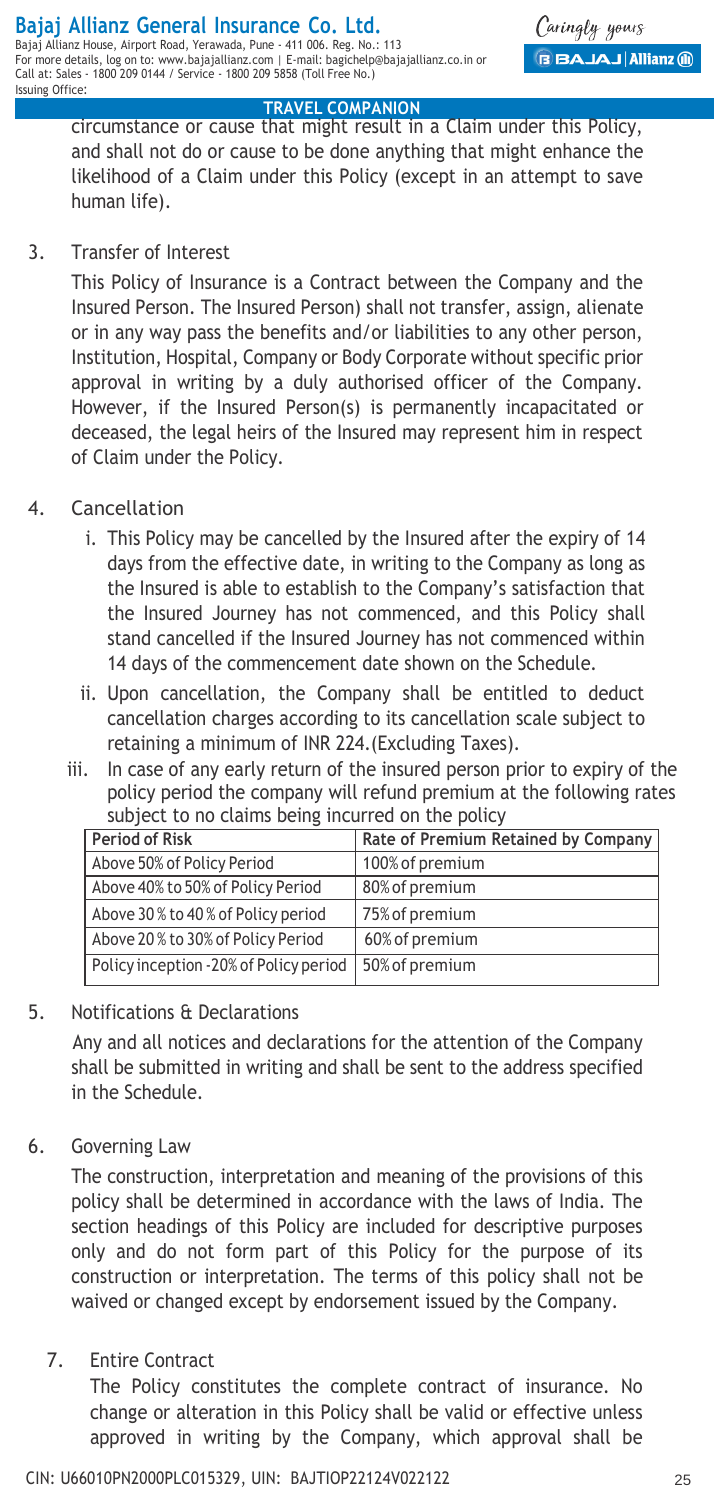evidenced by an endorsement on the Policy. No agent shall or has the authority to change in any respect whatsoever any term of this Policy or waive any of its provisions.

8. Due Observance

The due observance of and compliance with the terms, provisions, warranties and conditions of this Policy in so far as they relate to anything to be done or complied with by the Insured shall be a condition precedent to the Company's liability under this Policy.

## **SECTION E) GENERAL TERMS AND CLAUSES – OTHER TERMS AND CLAUSES**

- 1. Notification of Claims
	- i. In respect of any claim under section A and B the insured or if deceased, his legal heirs or other legal representative, shall notify the Insurance Company/ Claims Administrator within 14 days from the date of loss and provide him with the name of the Physician, the name and telephone numbers of the hospital at which treatment is being obtained, and the fact or matter giving rise to the need for medical treatment, and any other documentation or information that might be required or requested by the Insurance Company/ Claims Administrator of the Company.
	- ii. For all other Claims, the Insured shall notify the Insurance Company / Claims administrator of the company, immediately within 7 days from the date of loss, obtain mandatory claim documentation forms for completing the same on and return submit to the Insurance Company / Claims Administrator of the company, along with supporting invoices and any other documentation or information that might be required or requested by Insurance Company/ Claims Administrator of the Company.
	- iii. The Insured shall not admit any liability or make any offer or promise of payment without the prior written consent of the Company.
- 2. Assessment of Claim & Payment
	- i. No sum payable under this policy shall carry interest.
	- ii. The Company shall be under no liability to make payment in respect of any Claim until such time as the Insured has provided it and/or the Insurance Company / Claims Administrator with whatever documentation and/or information may be requested and established the quantum of any amount claimed to the Company's satisfaction.
	- iii. The obligation of the Company to make payments to the Insured in respect of Claims made after the Insured's return to India shall be to make payment in Indian Rupees only.
	- iv. Specifically in respect of a Claim under Sections A and/or B:
		- a. The Company's liability to make payment is in respect of those charges approved by the Insurance Company / Claims Administrator prior to being incurred.
		- b. If requested by the Insurance Company / Claims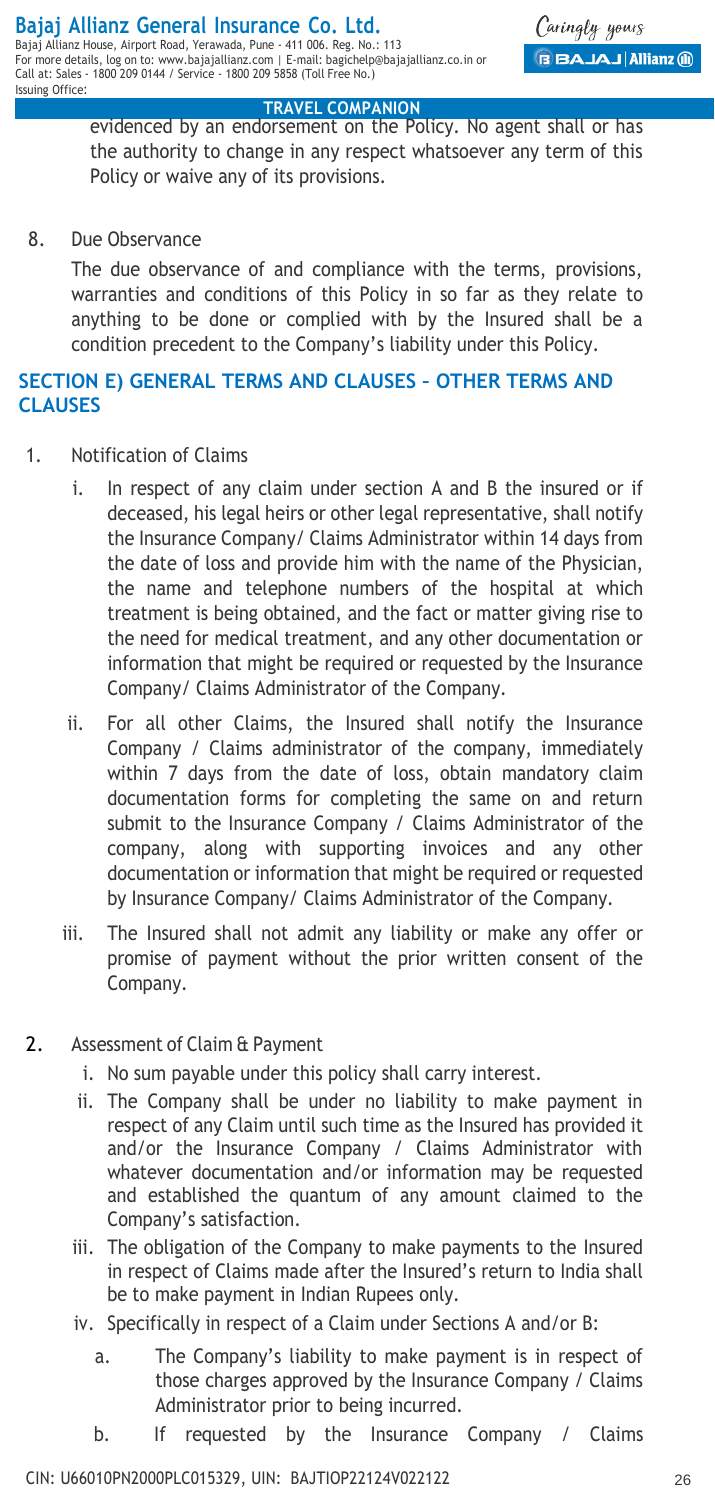Administrator, the Insured shall (at his own expense) furnish all certificates, information, proofs or other evidence in support of the Claim, present himself for medical examination by a Medical Advisor as considered necessary by the Insurance Company / Claims Administrator, and the Insured agrees that the Insurance Company / Claims Administrator may approach anyone who may have treated the Insured for information and/or documentation in respect of the Claim.

- c. In the event of the Insured's death, the Company shall have the right to carry out a post mortem at its own expense.
- d. Where the Insured is incapacitated or otherwise unable to give a valid release for the Claim, the Company may make arrangements to pay the Claim to the Insured's legal guardian or legal representative. Any payment made by the Company thereby in good faith shall operate as a complete and effective discharge of the Company's liability in respect of the Claim.
- e. The Company shall not pay Medical Expenses except at the Usual and Customary Level.
- 3. Paying a Claim
	- i. You agree that We need only make payment when You or someone claiming on Your behalf has provided Us with necessary documentation and information.
	- ii. We will make payment to You or Your Nominee. If there is no Nominee and You are incapacitated or deceased, We will pay Your heir, executor or validly appointed legal representative and any payment We make in this way will be a complete and final discharge of Our liability to make payment.
	- iii. On receipt of all the documents and on being satisfied with regard to the admissibility of the claim as per policy terms and conditions, we shall offer a settlement of the claim to the insured. Upon acceptance of an offer of settlement by the insured, the payment of the amount due shall be made within 7 days from the date of acceptance of the offer by the insured. We will settle the claim within thirty (30) days of the receipt of the last necessary document. In the cases of delay in the payment, the insurer shall be liable to pay interest at a rate which is 2% above the bank rate prevalent at the beginning of the financial year in which the claim is reviewed by it.
	- iv. However, where the circumstances of a claim warrant an investigation, the Company will initiate and complete such investigation at the earliest, in any case not later than 30 days from the date of receipt of last necessary document. In such cases, the Company will settle the claim within 45 days from the date of receipt of last necessary document. In case of delay beyond stipulated 45 days, the Company will be liable to pay interest at a rate which is 2% above the bank rate from the date of receipt of last necessary document to the date of payment of claim.
	- v. If the insurer, for any reasons decides to reject the claim under the policy the reasons regarding the rejection shall be communicated to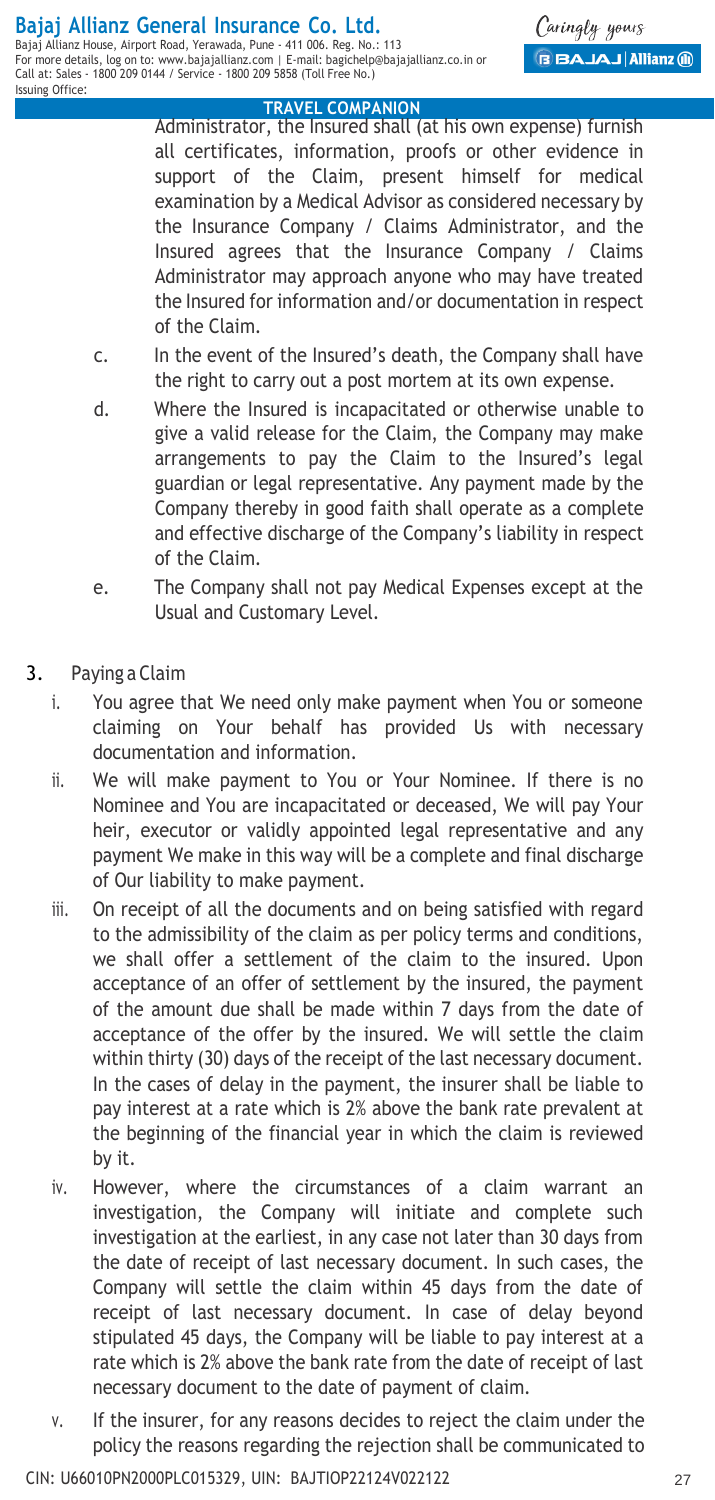For more details, log on to: www.bajajallianz.com | E-mail: bagichelp@bajajallianz.co.in or Call at: Sales - 1800 209 0144 / Service - 1800 209 5858 (Toll Free No.) Issuing Office:

 **TRAVEL COMPANION** the insured in writing within 30 days of the receipt of documents. The insured may take recourse to the Grievance Redressal procedure stated under policy.

## **ANNEXURE I:- ICD SPECIFIC FOR MENTAL ILLNESS**

| ICD              |                                                                                       |  |  |
|------------------|---------------------------------------------------------------------------------------|--|--|
| Codes            | ICD Description                                                                       |  |  |
| F <sub>00</sub>  | Dementia in Alzheimer disease                                                         |  |  |
| F <sub>0</sub> 2 | Dementia in other diseases classified elsewhere                                       |  |  |
| F03              | Unspecified dementia                                                                  |  |  |
| F05              | Delirium, not induced by alcohol and other<br>psychoactive substances                 |  |  |
| F <sub>0</sub> 7 | Personality and behavioural disorders due to brain<br>disease, damage and dysfunction |  |  |
| F09              | Unspecified organic or symptomatic mental<br>disorder                                 |  |  |
| F <sub>20</sub>  | Schizophrenia                                                                         |  |  |
| F <sub>21</sub>  | Schizotypal disorder                                                                  |  |  |
| F <sub>22</sub>  | Persistent delusional disorders                                                       |  |  |
| F <sub>2</sub> 3 | Acute and transient psychotic disorders                                               |  |  |
| F <sub>24</sub>  | Induced delusional disorder                                                           |  |  |
| F <sub>25</sub>  | Schizoaffective disorders                                                             |  |  |
| F31              | Bipolar affective disorder                                                            |  |  |
| F32              | Depressive episode                                                                    |  |  |
| F33              | Recurrent depressive disorder                                                         |  |  |
| F40              | Phobic anxiety disorders                                                              |  |  |

## **ANNEXURE II: OMBUDSMEN DETAILS**

| <b>Office Details</b>                                                                                                                                                                                                                           | Jurisdiction of Office<br><b>Union Territory, District)</b> |
|-------------------------------------------------------------------------------------------------------------------------------------------------------------------------------------------------------------------------------------------------|-------------------------------------------------------------|
| AHMEDABAD - Shri Kuldip Singh<br>Office of the Insurance Ombudsman,<br>Jeevan Prakash Building, 6th floor,<br>Tilak Marg, Relief Road,<br>Ahmedabad - 380 001.<br>Tel.: 079 - 25501201/02/05/06<br>Email: bimalokpal.ahmedabad@cioin<br>s.co.in | Gujarat,<br>Dadra & Nagar Haveli,<br>Daman and Diu.         |
| BENGALURU - Smt. Neerja Shah<br>Office of the Insurance Ombudsman,<br>Jeevan Soudha Building, PID No. 57-<br>$77 - N - 19$<br>Ground Floor, 19/19, 24th Main                                                                                    | Karnataka.                                                  |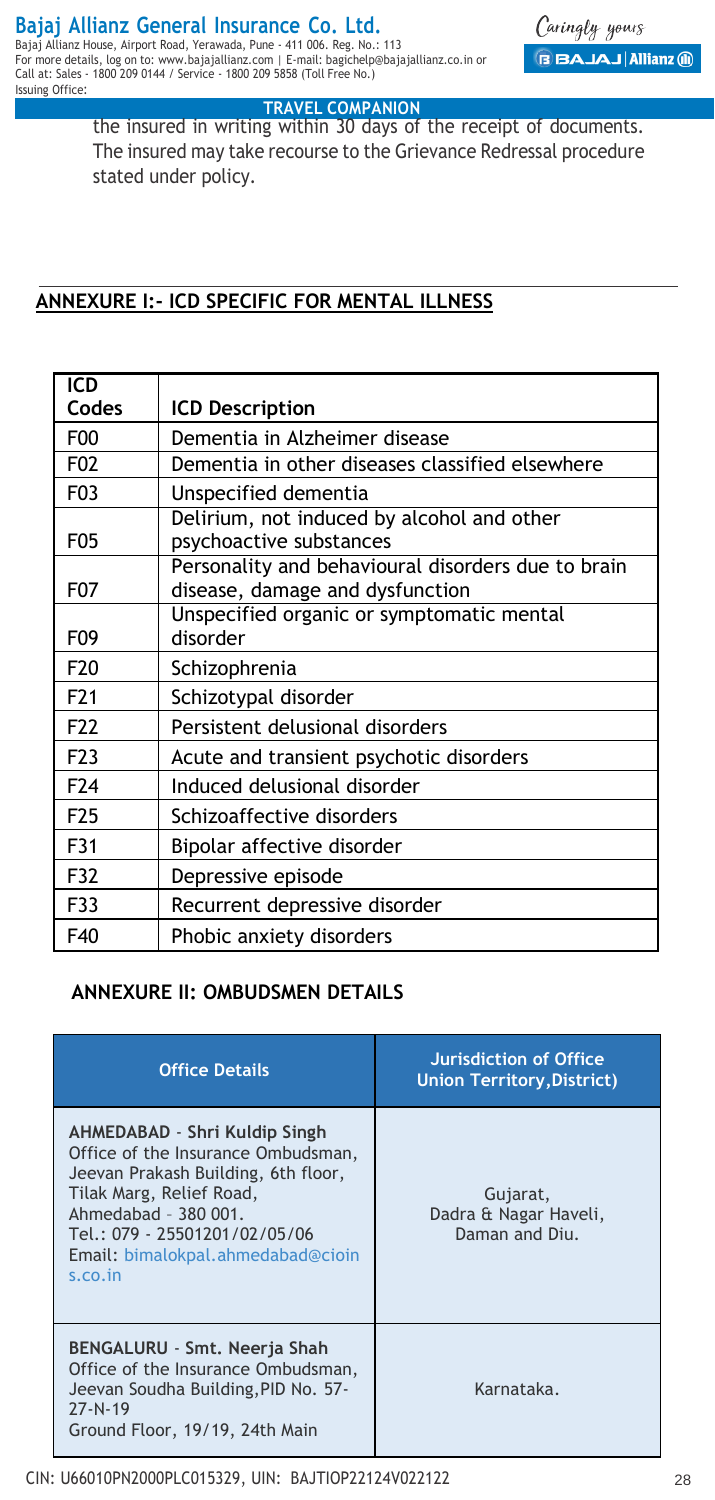Bajaj Allianz General Insurance Co, Ltd,<br>Bajaj Allianz House, Airport Road, Yerawada, Pune - 411 006. Reg. No.: 113<br>For more details, log on to: www.bajajallianz.com | E-mail: bagichelp@bajajallianz.co.in or Call at: Sales - 1800 209 0144 / Service - 1800 209 5858 (Toll Free No.) Issuing Office:



| <b>TRAVEL COMPANION</b>                                                                                                                                                                                                                                                                                         |                                                                                                                                                                           |  |  |  |
|-----------------------------------------------------------------------------------------------------------------------------------------------------------------------------------------------------------------------------------------------------------------------------------------------------------------|---------------------------------------------------------------------------------------------------------------------------------------------------------------------------|--|--|--|
| <b>Office Details</b>                                                                                                                                                                                                                                                                                           | <b>Jurisdiction of Office</b><br><b>Union Territory, District)</b>                                                                                                        |  |  |  |
| Road,<br>JP Nagar, Ist Phase,<br>Bengaluru - 560 078.<br>Tel.: 080 - 26652048 / 26652049<br>Email: bimalokpal.bengaluru@cioins<br>.co.in                                                                                                                                                                        |                                                                                                                                                                           |  |  |  |
| <b>BHOPAL - Shri Guru Saran</b><br>Shrivastava<br>Office of the Insurance Ombudsman,<br>Janak Vihar Complex, 2nd Floor,<br>6, Malviya Nagar, Opp. Airtel Office,<br>Near New Market,<br>Bhopal - 462 003.<br>Tel.: 0755 - 2769201 / 2769202<br>Fax: 0755 - 2769203<br>Email: bimalokpal.bhopal@cioins.co<br>.in | Madhya Pradesh<br>Chattisgarh.                                                                                                                                            |  |  |  |
| <b>BHUBANESHWAR - Shri Suresh</b><br>Chandra Panda<br>Office of the Insurance Ombudsman,<br>62, Forest park,<br>Bhubneshwar - 751 009.<br>Tel.: 0674 - 2596461 /2596455<br>Fax: 0674 - 2596429<br>Email: bimalokpal.bhubaneswar@cio<br>ins.co.in                                                                | Orissa.                                                                                                                                                                   |  |  |  |
| CHANDIGARH - Dr. Dinesh Kumar<br>Verma<br>Office of the Insurance Ombudsman,<br>S.C.O. No. 101, 102 & 103, 2nd<br>Floor,<br>Batra Building, Sector 17 - D,<br>Chandigarh - 160 017.<br>Tel.: 0172 - 2706196 / 2706468<br>Fax: 0172 - 2708274<br>Email: bimalokpal.chandigarh@cioin<br>s.co.in                   | Punjab,<br>Haryana(excluding Gurugram,<br>Faridabad, Sonepat and<br>Bahadurgarh)<br>Himachal Pradesh, Union<br>Territories of Jammu &<br>Kashmir,<br>Ladakh & Chandigarh. |  |  |  |
| CHENNAI - Shri M. Vasantha<br>Krishna<br>Office of the Insurance Ombudsman,<br>Fatima Akhtar Court, 4th Floor, 453,<br>Anna Salai, Teynampet,<br>CHENNAI - 600 018.<br>Tel.: 044 - 24333668 / 24335284<br>Fax: 044 - 24333664<br>Email: bimalokpal.chennai@cioins.c<br>$0.\overline{1}n$                        | Tamil Nadu,<br>Tamil Nadu<br>PuducherryTown and<br>Karaikal (which are part of<br>Puducherry).                                                                            |  |  |  |
| DELHI - Shri Sudhir Krishna<br>Office of the Insurance Ombudsman,<br>2/2 A, Universal Insurance Building,<br>Asaf Ali Road,<br>New Delhi - 110 002.<br>Tel.: 011 - 23232481/23213504                                                                                                                            | Delhi &<br>Following Districts of Haryana -<br>Gurugram, Faridabad, Sonepat<br>& Bahadurgarh.                                                                             |  |  |  |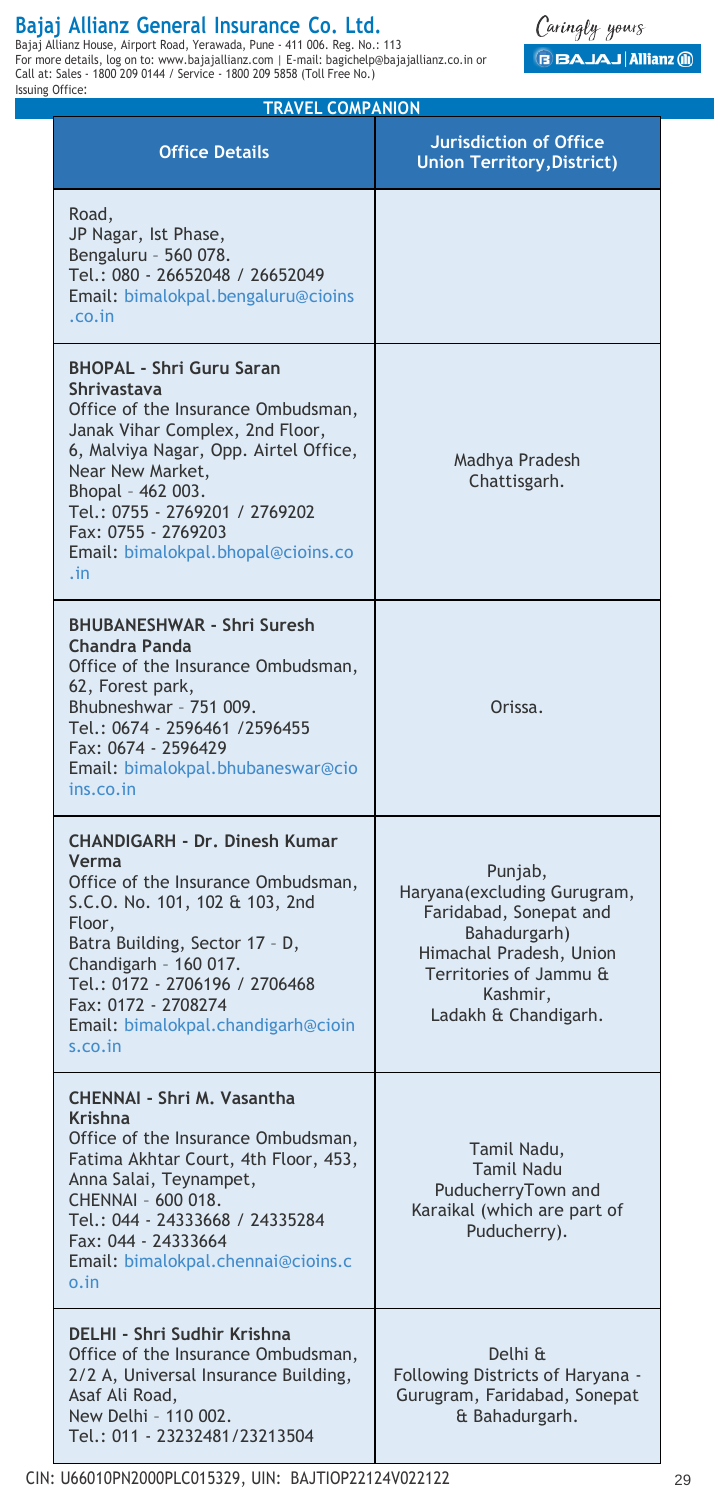**Bajaj Allianz General Insurance Co, Ltd.**<br>Bajaj Allianz House, Airport Road, Yerawada, Pune - 411 006. Reg. No.: 113<br>For more details, Iog on to: www.bajajallianz.com | E-mail: bagichelp@bajajallianz.co.in or<br>Call at: Sal Issuing Office:

Caringly yours **GBAJAJAIIianz @** 

| <b>TRAVEL COMPANION</b>                                                                                                                                                                                                                                                                               |                                                                                             |  |  |
|-------------------------------------------------------------------------------------------------------------------------------------------------------------------------------------------------------------------------------------------------------------------------------------------------------|---------------------------------------------------------------------------------------------|--|--|
| <b>Office Details</b>                                                                                                                                                                                                                                                                                 | <b>Jurisdiction of Office</b><br><b>Union Territory, District)</b>                          |  |  |
| Email: bimalokpal.delhi@cioins.co.i<br>n                                                                                                                                                                                                                                                              |                                                                                             |  |  |
| GUWAHATI - Shri Kiriti .B. Saha<br>Office of the Insurance Ombudsman,<br>Jeevan Nivesh, 5th Floor,<br>Nr. Panbazar over bridge, S.S. Road,<br>Guwahati - 781001(ASSAM).<br>Tel.: 0361 - 2632204 / 2602205<br>Email: bimalokpal.guwahati@cioins.<br>co.in                                              | Assam,<br>Meghalaya,<br>Manipur,<br>Mizoram,<br>Arunachal Pradesh,<br>Nagaland and Tripura. |  |  |
| HYDERABAD - Shri I. Suresh Babu<br>Office of the Insurance Ombudsman,<br>6-2-46, 1st floor, "Moin Court",<br>Lane Opp. Saleem Function Palace,<br>A. C. Guards, Lakdi-Ka-Pool,<br>Hyderabad - 500 004.<br>Tel.: 040 - 23312122<br>Fax: 040 - 23376599<br>Email: bimalokpal.hyderabad@cioins<br>.co.in | Andhra Pradesh,<br>Telangana,<br>Yanam and<br>part of Union Territory of<br>Puducherry.     |  |  |
| JAIPUR - Smt, Sandhya Baliga<br>Office of the Insurance Ombudsman,<br>Jeevan Nidhi - Il Bldg., Gr. Floor,<br>Bhawani Singh Marg,<br>Jaipur - 302 005.<br>Tel.: 0141 - 2740363<br>Email: bimalokpal.jaipur@cioins.co.i<br>n                                                                            | Rajasthan.                                                                                  |  |  |
| ERNAKULAM - Ms. Poonam Bodra<br>Office of the Insurance Ombudsman,<br>2nd Floor, Pulinat Bldg.,<br>Opp. Cochin Shipyard, M. G. Road,<br>Ernakulam - 682 015.<br>Tel.: 0484 - 2358759 / 2359338<br>Fax: 0484 - 2359336<br>Email: bimalokpal.ernakulam@cioins<br>.co.in                                 | Kerala,<br>Lakshadweep,<br>Mahe-a part of Union Territory<br>of Puducherry.                 |  |  |
| KOLKATA - Shri P. K. Rath<br>Office of the Insurance Ombudsman,<br>Hindustan Bldg. Annexe, 4th Floor,<br>4, C.R. Avenue,<br>KOLKATA - 700 072.<br>Tel.: 033 - 22124339 / 22124340<br>Fax: 033 - 22124341<br>Email: bimalokpal.kolkata@cioins.co<br>$\cdot$ in                                         | West Bengal,<br>Sikkim,<br>Andaman & Nicobar Islands.                                       |  |  |
| LUCKNOW - Shri Justice Anil Kumar<br>Srivastava<br>Office of the Insurance Ombudsman,                                                                                                                                                                                                                 | Districts of Uttar Pradesh:<br>Lalitpur, Jhansi, Mahoba,<br>Hamirpur, Banda, Chitrakoot,    |  |  |

6th Floor, Jeevan Bhawan, Phase-II,

Allahabad, Mirzapur,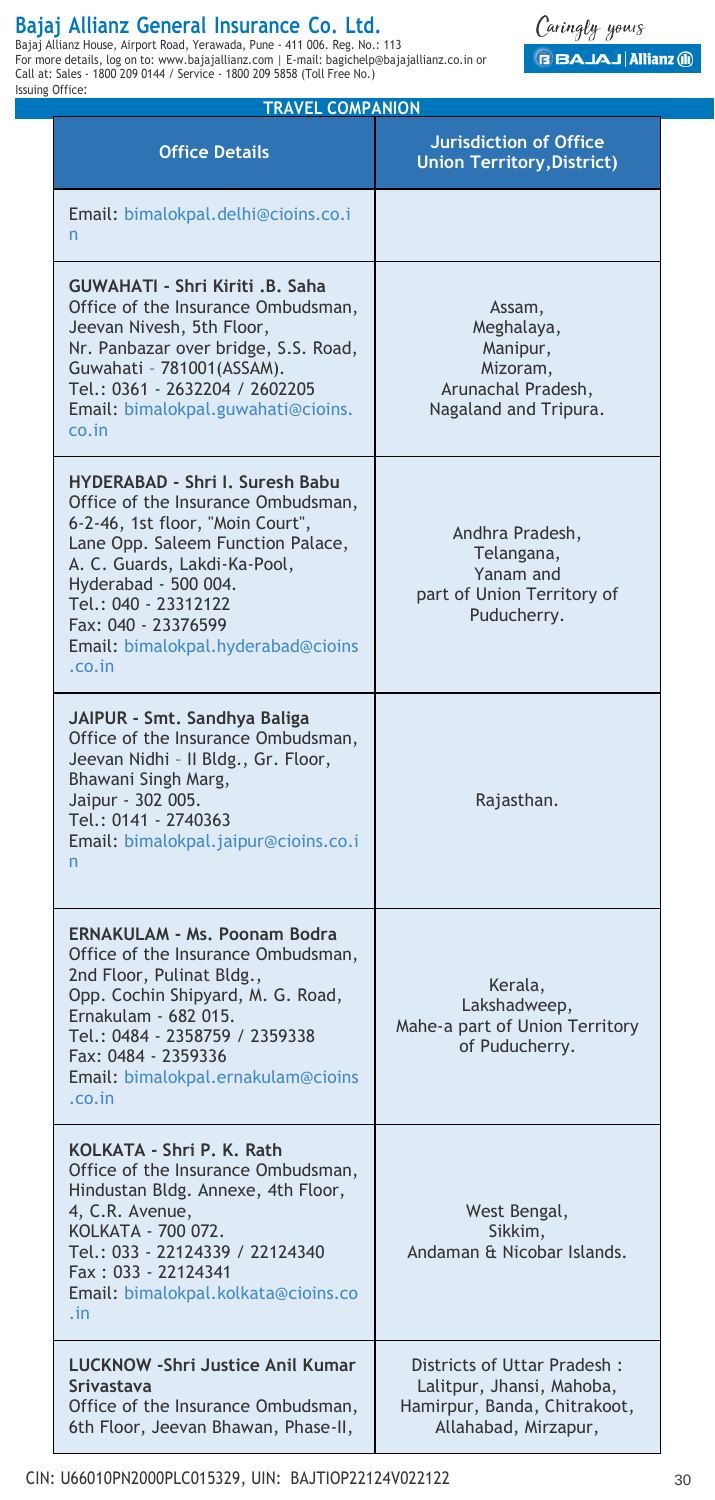Bajaj Allianz General Insurance Co, Ltd,<br>Bajaj Allianz House, Airport Road, Yerawada, Pune - 411 006. Reg. No.: 113<br>For more details, log on to: www.bajajallianz.com | E-mail: bagichelp@bajajallianz.co.in or Call at: Sales - 1800 209 0144 / Service - 1800 209 5858 (Toll Free No.) Issuing Office:

Caringly yours **BBAJAJ Allianz @** 

| <b>TRAVEL COMPANION</b>                                                                                                                                                                                                                                                                                                                                         |                                                                                                                                                                                                                                                                                                                                                                                                                                            |  |  |
|-----------------------------------------------------------------------------------------------------------------------------------------------------------------------------------------------------------------------------------------------------------------------------------------------------------------------------------------------------------------|--------------------------------------------------------------------------------------------------------------------------------------------------------------------------------------------------------------------------------------------------------------------------------------------------------------------------------------------------------------------------------------------------------------------------------------------|--|--|
| <b>Office Details</b>                                                                                                                                                                                                                                                                                                                                           | <b>Jurisdiction of Office</b><br><b>Union Territory, District)</b>                                                                                                                                                                                                                                                                                                                                                                         |  |  |
| Nawal Kishore Road, Hazratganj,<br>Lucknow - 226 001.<br>Tel.: 0522 - 2231330 / 2231331<br>Fax: 0522 - 2231310<br>Email: bimalokpal.lucknow@cioins.c<br>o.in                                                                                                                                                                                                    | Sonbhabdra, Fatehpur,<br>Pratapgarh, Jaunpur, Varanasi,<br>Gazipur, Jalaun, Kanpur,<br>Lucknow, Unnao, Sitapur,<br>Lakhimpur, Bahraich,<br>Barabanki, Raebareli, Sravasti,<br>Gonda, Faizabad, Amethi,<br>Kaushambi, Balrampur, Basti,<br>Ambedkarnagar, Sultanpur,<br>Maharajgang, Santkabirnagar,<br>Azamgarh, Kushinagar,<br>Gorkhpur, Deoria, Mau,<br>Ghazipur, Chandauli, Ballia,<br>Sidharathnagar.                                  |  |  |
| <b>MUMBAI - Shri Milind A. Kharat</b><br>Office of the Insurance Ombudsman,<br>3rd Floor, Jeevan Seva Annexe,<br>Goa,<br>S. V. Road, Santacruz (W),<br>Mumbai Metropolitan Region<br>Mumbai - 400 054.<br>excluding Navi Mumbai &<br>Tel.: 022 - 26106552 / 26106960<br>Thane.<br>Fax: 022 - 26106052<br>Email: bimalokpal.mumbai@cioins.c<br>$0.\overline{1}n$ |                                                                                                                                                                                                                                                                                                                                                                                                                                            |  |  |
| NOIDA - Shri Chandra Shekhar<br>Prasad<br>Office of the Insurance Ombudsman,<br>Bhagwan Sahai Palace<br>4th Floor, Main Road,<br>Naya Bans, Sector 15,<br>Distt: Gautam Buddh Nagar,<br>U.P-201301.<br>Tel.: 0120-2514252 / 2514253<br>Email: bimalokpal.noida@cioins.co.i<br>n                                                                                 | State of Uttaranchal and the<br>following Districts of Uttar<br>Pradesh:<br>Agra, Aligarh, Bagpat, Bareilly,<br>Bijnor, Budaun, Bulandshehar,<br>Etah, Kanooj, Mainpuri,<br>Mathura, Meerut, Moradabad,<br>Muzaffarnagar, Oraiyya,<br>Pilibhit, Etawah, Farrukhabad,<br>Firozbad, Gautambodhanagar,<br>Ghaziabad, Hardoi,<br>Shahjahanpur, Hapur, Shamli,<br>Rampur, Kashganj, Sambhal,<br>Amroha, Hathras,<br>Kanshiramnagar, Saharanpur. |  |  |
| PATNA - Shri N. K. Singh<br>Office of the Insurance Ombudsman,<br>1st Floor, Kalpana Arcade Building,,<br>Bazar Samiti Road,<br>Bihar,<br>Bahadurpur,<br>Jharkhand.<br>Patna 800 006.<br>Tel.: 0612-2680952<br>Email: bimalokpal.patna@cioins.co.i<br>n                                                                                                         |                                                                                                                                                                                                                                                                                                                                                                                                                                            |  |  |
| PUNE - Shri Vinay Sah<br>Office of the Insurance Ombudsman,<br>Jeevan Darshan Bldg., 3rd Floor,<br>C.T.S. No.s. 195 to 198,<br>N.C. Kelkar Road, Narayan Peth,<br>Pune - 411 030.<br>Tel.: 020-41312555                                                                                                                                                         | Maharashtra,<br>Area of Navi Mumbai and Thane<br>excluding Mumbai Metropolitan<br>Region.                                                                                                                                                                                                                                                                                                                                                  |  |  |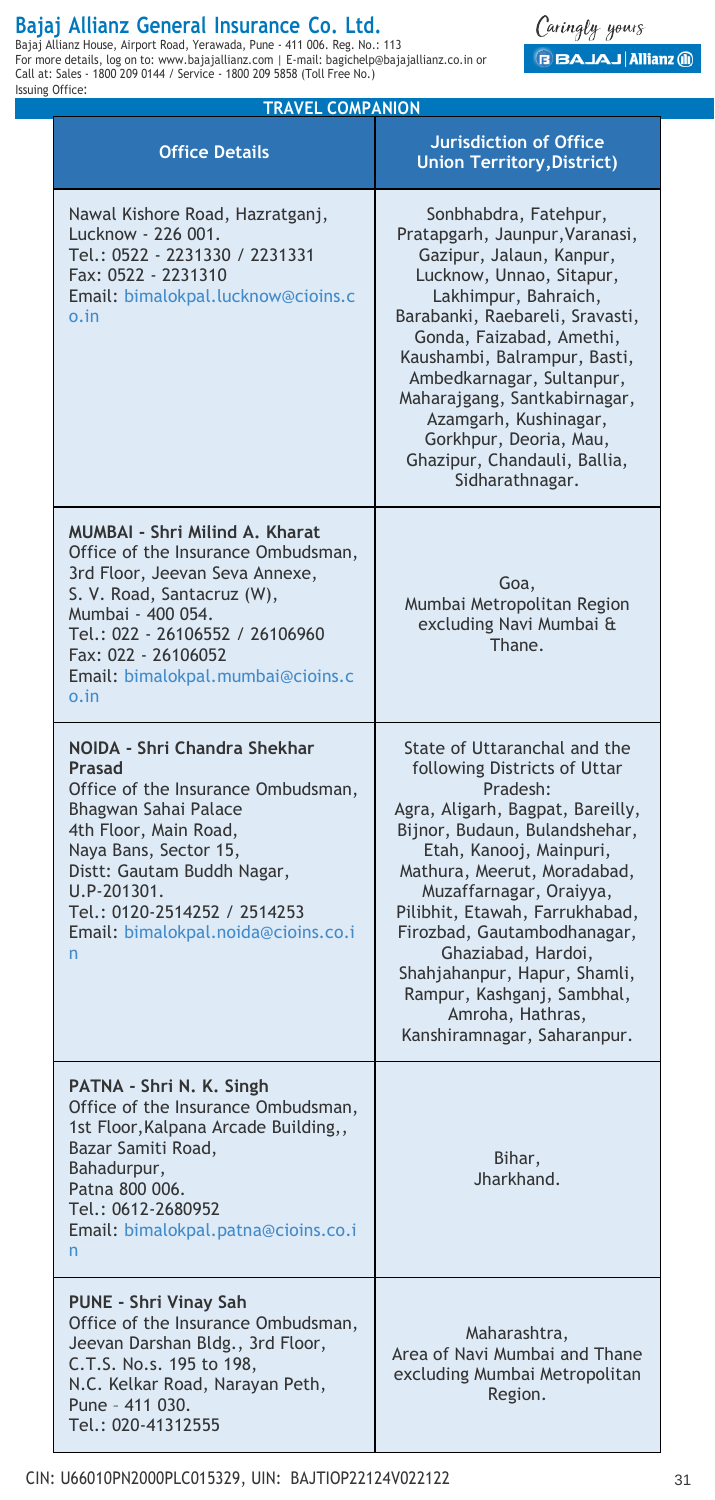**Bajaj Allianz General Insurance Co, Ltd.**<br>Bajaj Allianz House, Airport Road, Yerawada, Pune - 411 006. Reg. No.: 113<br>For more details, Iog on to: www.bajajallianz.com | E-mail: bagichelp@bajajallianz.co.in or<br>Call at: Sal Issuing Office:



| <b>TRAVEL COMPANION</b>            |                                                             |  |  |  |
|------------------------------------|-------------------------------------------------------------|--|--|--|
| <b>Office Details</b>              | Jurisdiction of Office<br><b>Union Territory, District)</b> |  |  |  |
| Email: bimalokpal.pune@cioins.co.i |                                                             |  |  |  |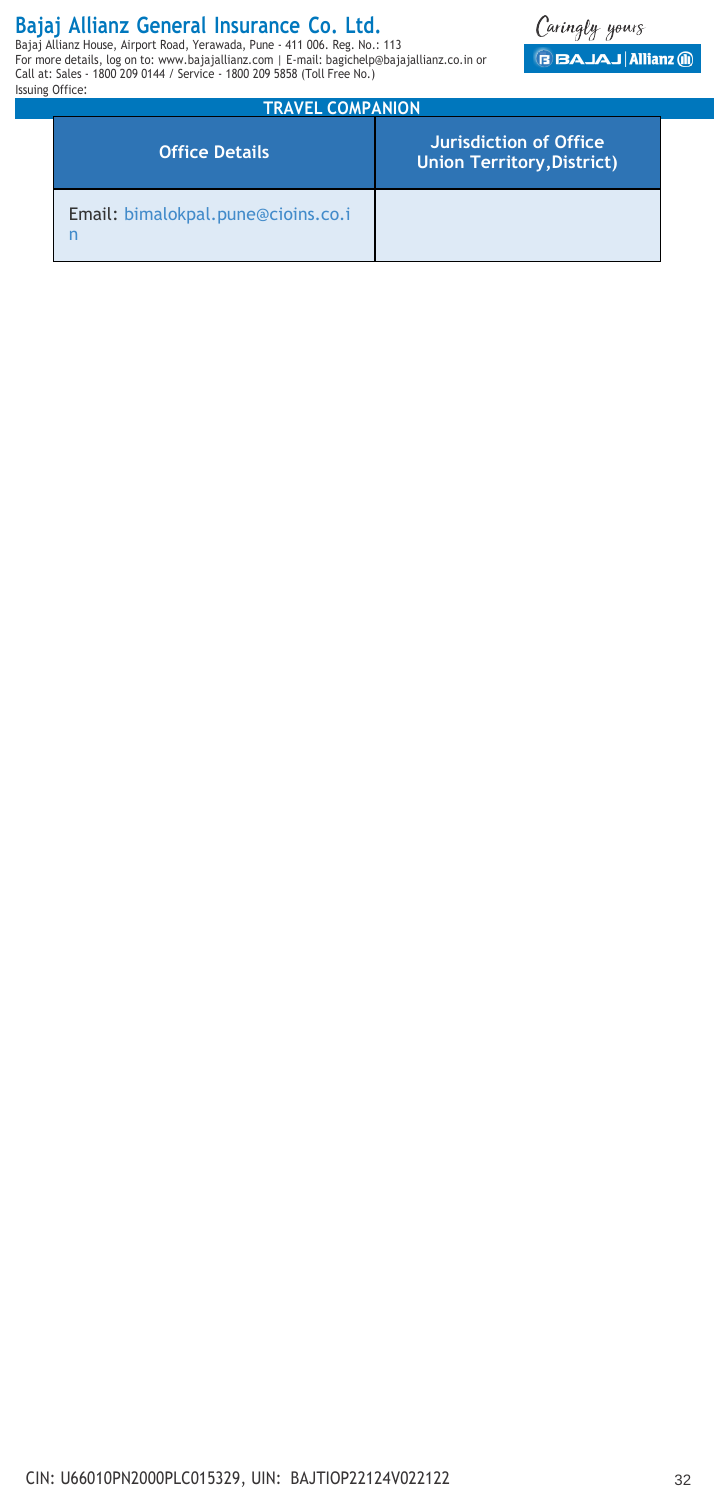Call at: Sales - 1800 209 0144 / Service - 1800 209 5858 (Toll Free No.)

Issuing Office:

#### **TRAVEL COMPANION**

# Claims Procedure for Travel Companion

## A. Notification to BAJAJ ALLIANZ Medical Assistance

1. In case of medical sickness/accident you will have to call and notify us at the 24 hours telephone number mentioned overleaf. It is important to notify us before seeking any medical consultation (unless it is an accident/emergency). In case of medical hospitalization, please notify us immediately or contact us on the toll free numbers mentioned at the back.

We have our coordinating doctor on duty to speak to the Insured and provide medical advise. However if the Insured wants a medical referral of any specialist doctor/hospital, we can provide the referral.

2. It is important to notify us immediately before/after seeking any kind of medical consultation (unless it is an accident/emergency) and provide us with the treating doctor/hospital details, medical expenses incurred/paid and review appointment details because this will help us to validate your claim and provide you with a Claim Reference Number which must be mentioned in the Claim Form.

## B. Policy Excess

3. For medical sickness/accident there is a policy excess of USD 100 (deductible) which the Insured will have to self-pay and this amount cannot be claimed. This implies for any claim the first USD100 are to be borne by the insured. This applies for both outpatient and inpatient treatment.

### C. Outpatient Consultation

- 4. For outpatient consultation(s), the Insured will have to self-pay and file the claim upon return to India. However, if the amount is above USD 500 and the insured is facing difficulty in making payments due to shortage of cash on hand then we can arrange to make payments on behalf of the patient, provided the medical condition is confirmed to be non-pre-existing.
- 5. The important documents required to file a claim is as follows:
	- Claim Form (To be signed by the Treating Doctor and Insured) and with the Claims Reference Number.
	- Doctor's medical report.
	- Original admission/discharge card
	- Original bills, receipts and prescriptions.
	- Original X-ray, pathological and investigative reports.
	- Copy of passport, visa with entry and exit stamp.
- 6. If any hospital does not submit a bill to you for the treatment /service rendered, please inform us before you leave the hospital. If the hospital insists that they will claim directly from the Insurance Company, please inform them that BAJAJ ALLIANZ shall not entertain any such requests from the hospital. Only claims whereby the Insured filed directly with all relevant documents on return to India will be considered.
- 7. Send all documents to the address of Notification of Claims, as mentioned in the policy schedule.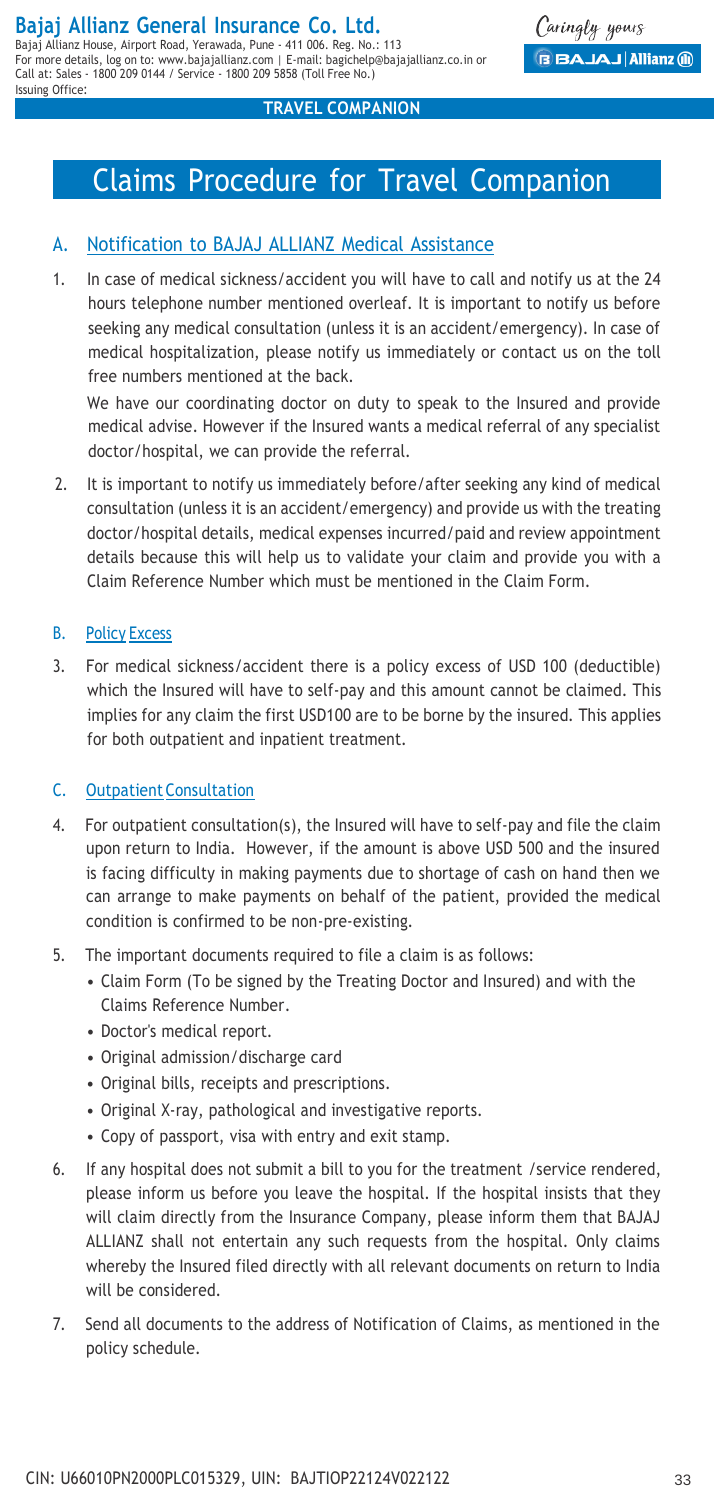### D. Hospitalization

Issuing Office:

8. If the Insured is admitted to a hospital- after OPD consultation or otherwise please notify us immediately.

**TRAVEL COMPANION**

- 9. The Insurance medical assistance department (doctor) will discuss your medical condition with the treating doctor and if it is confirmed that the admission to a hospital is NOT due to any pre-existing conditions or any conditions listed in the exclusion list, then the Insurance Company shall guarantee payments to the hospital and settle the payments with the hospital.
- 10. In order to expedite processing of the claim you must send the following documents immediately by fax to +91-20-30512207 or scan and email to us at [travel@bajajallianz.co.in](mailto:travel@bajajallianz.co.in)
- Completed Claim Form signed by the Treating Doctor and Insured.
- Name, address and contact details of the Local/ Family Medical
- Doctor in India.
- Signed copy of the RELEASE OF MEDICAL INFORMATION FORM(ROMIF) to authorize your Treating Doctor and Local Medical Doctor in India to release your medical information to the Insurance Medical assistance Department.
- Treating Doctor's medical report.
- Estimated medical expenses.
- Date of Travel from India.
- Details of domestic health Insurance policy, if any (Policy No, name and address of insurance company).
- Passport copy with entry & exit stamp.
- 11. Your prompt submission of the above documents/information (ROMIF, LMO details, Medical Reports, estimated medical expenses, Claim Form, Passport copy) will enable the medical assistance department to make a medical assessment and recommendation of coverage thereby facilitating the claims process.

For any further clarifications please do not hesitate to contact us at Telephone +91-20- 30305858, fax [+91-20-30512207](mailto:30305858%2Cfax%2B91-20-30512207oremailtousattravel@bajajallianz.co.in) or email to us at [travel@bajajallianz.co.in](mailto:30305858%2Cfax%2B91-20-30512207oremailtousattravel@bajajallianz.co.in)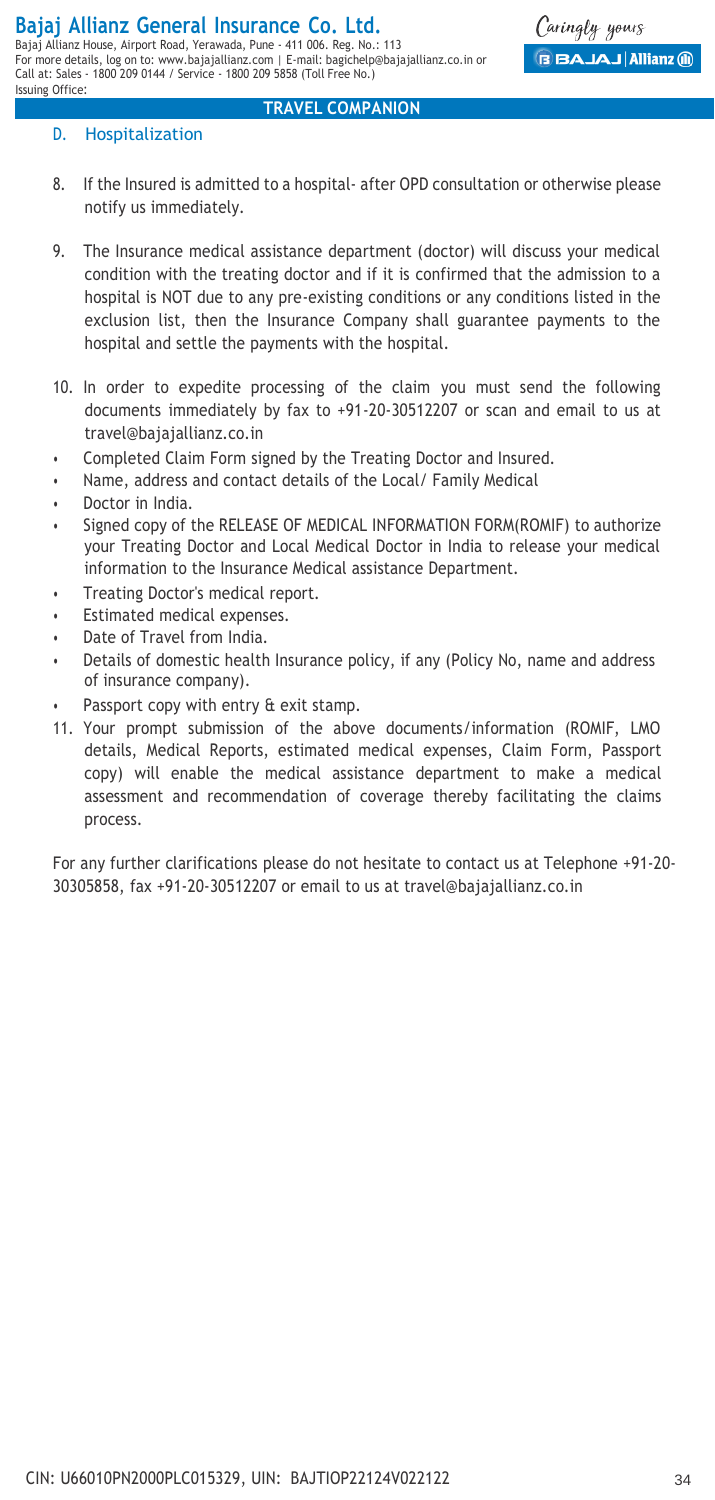**Bajaj Allianz General Insurance Co, Ltd.**<br>Bajaj Allianz House, Airport Road, Yerawada, Pune - 411 006. Reg. No.: 113<br>For more details, Iog on to: www.bajajallianz.com | E-mail: bagichelp@bajajallianz.co.in or<br>Call at: Sal Issuing Office:

Caringly yours **BAJAJ Allianz ®** 

| <b>TRAVEL COMPANION</b>                                       |                                                                                                                                                                                                                                                                                                                                                                                                                                               |                                                                                                                                                                                                                                                                                                                                                          |  |  |  |  |
|---------------------------------------------------------------|-----------------------------------------------------------------------------------------------------------------------------------------------------------------------------------------------------------------------------------------------------------------------------------------------------------------------------------------------------------------------------------------------------------------------------------------------|----------------------------------------------------------------------------------------------------------------------------------------------------------------------------------------------------------------------------------------------------------------------------------------------------------------------------------------------------------|--|--|--|--|
| <b>Type of Claim</b>                                          | <b>Documents Required</b>                                                                                                                                                                                                                                                                                                                                                                                                                     | Procedure                                                                                                                                                                                                                                                                                                                                                |  |  |  |  |
| Medical Accident<br>& Sickness<br>Expenses (outside<br>India) | ■ Claim Form (To be signed by the $\blacksquare$<br>Treating Doctor and Insured) and<br>with the Claims Reference<br>Number.<br>- ROMIF<br>· Doctor's medical report.<br>• Original admission/discharge card<br>. Original bills, receipts and<br>prescriptions.<br>Original X-ray, pathological and<br>investigation reports.<br>• Copy of passport, visa with entry<br>and exit stamp.                                                      | Please contact our<br>Assistance Department at<br>the number given above,<br>obtain a Claim form from<br>them and fill it in. It is<br>necessary to obtain the<br>attending physician's<br>signature on the Form.<br>• Please collect all bills /<br>Receipts and Invoices<br>Submit all documents to<br>the address mentioned<br>on the policy schedule |  |  |  |  |
| Loss of Checked-<br>in Baggage                                | ■ Signed Claim Form<br>Copies of Boarding Pass/Ticket<br>• Copies of correspondence with the<br>Airline authorities/others<br>loss of checked baggage along<br>with the declaration of contents &<br>their cost in the lost baggage<br>Property Irregularity Report, PIR<br>(to be obtained fro the airline<br>authorities)<br>Admission of liability by Airlines<br>· Details of compensation received<br>from airlines/other authorities    | Intimate the Airline about<br>your loss and lodge<br>complaint<br>about = Claim Form can beo<br>btained from our<br><b>Assistant Department</b><br>. Fill in the Claim Form and<br>submit all documents to<br>the address mentioned<br>on the policy schedule                                                                                            |  |  |  |  |
| Delay of Checked<br>in Baggage (not<br>for students)          | • Signed Claim Form<br>" Copies of Boarding Pass/ Ticket/<br>Baggage Tags<br>" Copies of correspondence with<br>authorities/others<br>the<br>Airline<br>certifying the delay<br>• PIR Report (to be obtained from<br>the airline authorities)                                                                                                                                                                                                 | . Obtain confirmation of<br>the delay from the airline<br>Claim form can beo<br>btained from our<br><b>Assistance Department</b><br>" Fill in the Claim form and<br>submit all documents to<br>the address mentioned<br>on the policy schedule                                                                                                           |  |  |  |  |
| Loss of Passport<br>(not for Students)                        | Signed claim form<br>٠<br>Copy of new passport<br>٠.<br>• Copy of previous passport (if<br>available)<br>• Copy of return tickets<br>• Proof of complaint to the local<br>police                                                                                                                                                                                                                                                              | • File a complaint with the<br>local police<br>Contact the IndianE<br>mbassy, wherever<br>necessary<br>Submit all documents to<br>٠.<br>the address mentioned<br>on the policy schedule                                                                                                                                                                  |  |  |  |  |
| <b>Tuition Fees</b><br>(for Students<br>only)                 | Duly filled in claim form<br>• Copy of the receipt of payment of<br>advance tuition fee<br>Letter informing the schoolr<br>egarding the inability of the $\bullet$ Claim form can beo<br>student<br>to<br>continue<br>the<br>semester duly acknowledged by<br>the school<br>Discharge card of hospitalization<br>along with detailed medical report<br>& all investigation report<br>• The documents depending upon<br>claim will be notified | . Obtain confirmation of<br>inability to attend school<br>from theschool<br>authorities<br>btained from our<br><b>Assistance Department</b><br>" Fill in the Claim form and<br>submit all documents to<br>the address mentioned<br>on the policy schedule                                                                                                |  |  |  |  |